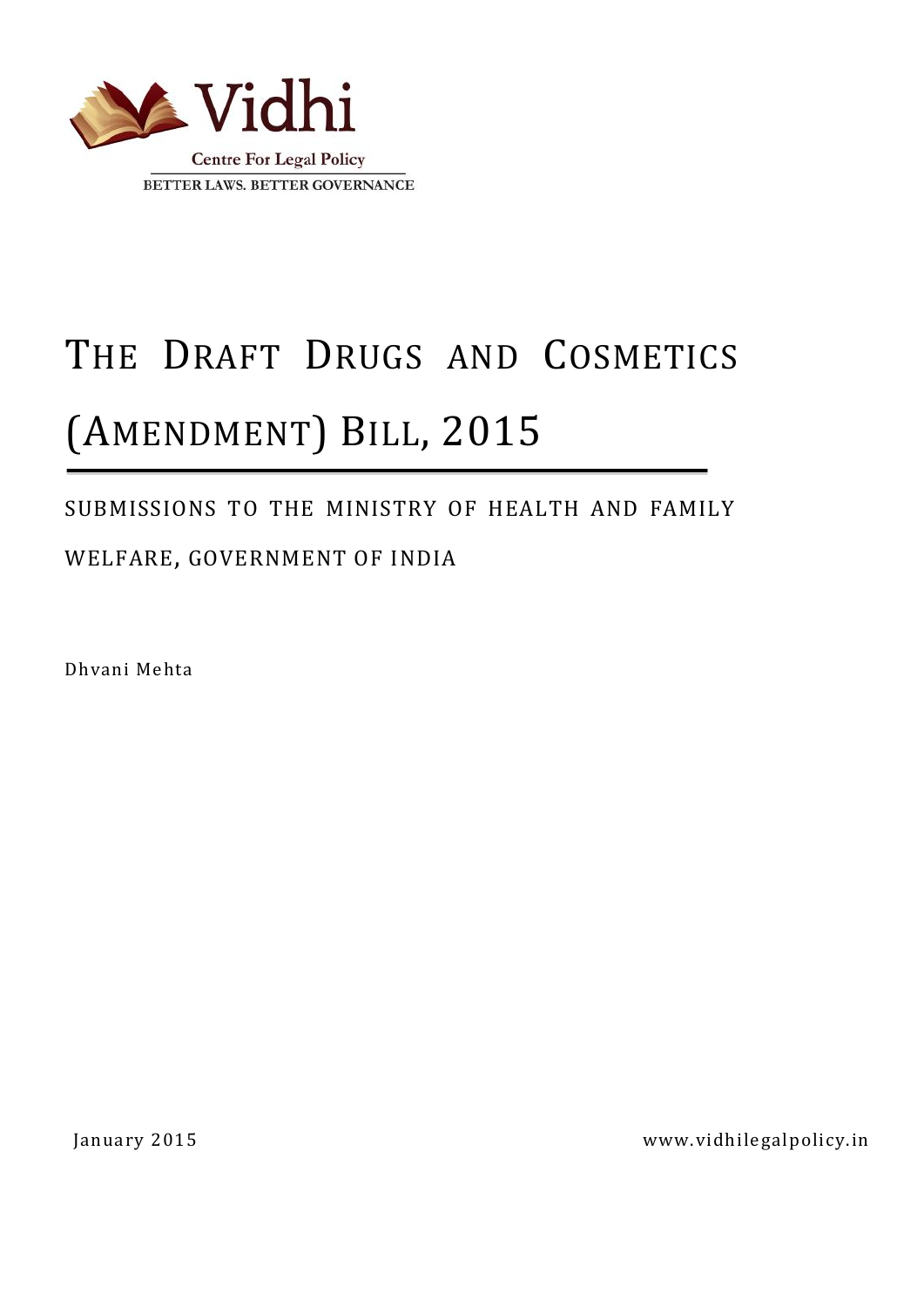#### About Vidhi

The Vidhi Centre for Legal Policy is an independent legal policy organisation in New Delhi that provides legislative drafting assistance to departments and ministries within the Government of India and other public agencies. Dhvani Mehta is Senior Resident Fellow at Vidhi where she works on health and environmental issues. She is also a D.Phil Candidate in Law at Magdalen College, University of Oxford and is a former member of the Ethics Committee for Biomedical Research on Human Subjects at King Edward Memorial Hospital, Mumbai.

Please direct all correspondence to Dhvani Mehta, Vidhi Centre for Legal Policy, D-21, Jangpura Extension, New Delhi, 110014.

+91-11-43102767 **I** dhvani.mehta@vidhilegalpolicy.in **I** www.vidhilegalpolicy.in

© Vidhi Centre for Legal Policy, 2014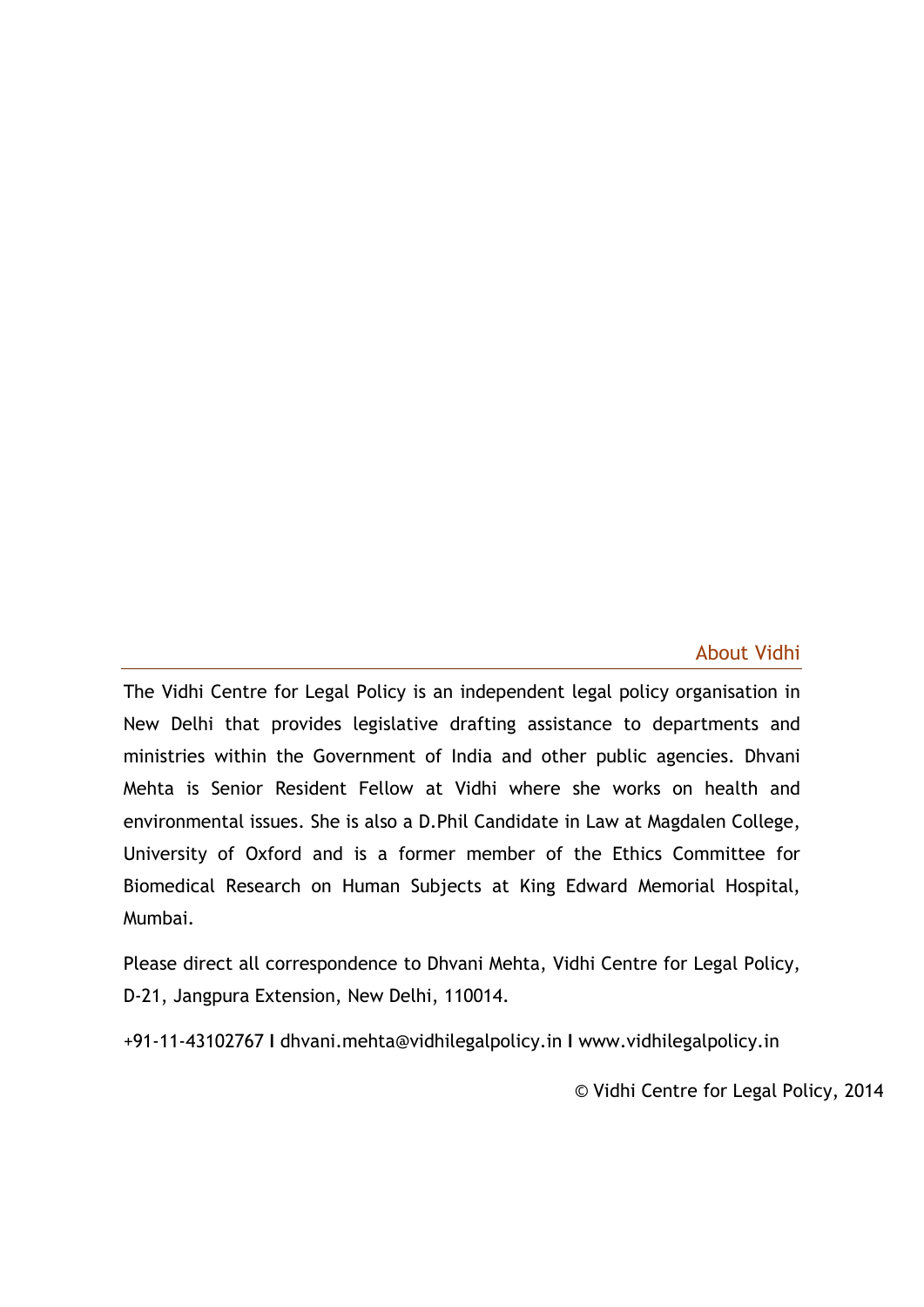## **Contents**

| I.                                                                                  | SIMULTANEOUS REVIEW AND RE-ENACTMENT OF THE RULES  3             |  |
|-------------------------------------------------------------------------------------|------------------------------------------------------------------|--|
| А.                                                                                  | PROVISIONS OF THE BILL REQUIRING SECONDARY LEGISLATION  3        |  |
| <b>B.</b>                                                                           |                                                                  |  |
| 1.                                                                                  |                                                                  |  |
| 2.                                                                                  | Medical Management and Compensation for Clinical Trial Related   |  |
|                                                                                     |                                                                  |  |
| $\overline{3}$ .                                                                    | Medical Management and Compensation for Clinical Trial Related   |  |
|                                                                                     |                                                                  |  |
| II.                                                                                 |                                                                  |  |
|                                                                                     |                                                                  |  |
| 4.                                                                                  |                                                                  |  |
| 5.                                                                                  |                                                                  |  |
| 6.                                                                                  |                                                                  |  |
| <b>B. PROVISIONS IN EXISTING SECONDARY LEGISLATION THAT OUGHT TO BE INCLUDED IN</b> |                                                                  |  |
|                                                                                     |                                                                  |  |
| 1.                                                                                  |                                                                  |  |
| 2.                                                                                  | Conditions under which Clinical Trials may be waived  10         |  |
| 3.                                                                                  | Obligation to Obtain Informed Consent and Report Serious Adverse |  |
|                                                                                     |                                                                  |  |
| $\overline{4}$ .                                                                    | Obligation to Furnish Periodic Safety Update Reports 12          |  |
| III.                                                                                | SUGGESTED DEFINITIONS AND PROVISIONS  14                         |  |
| А.                                                                                  |                                                                  |  |
|                                                                                     |                                                                  |  |
| 1.                                                                                  |                                                                  |  |
| 2.                                                                                  |                                                                  |  |

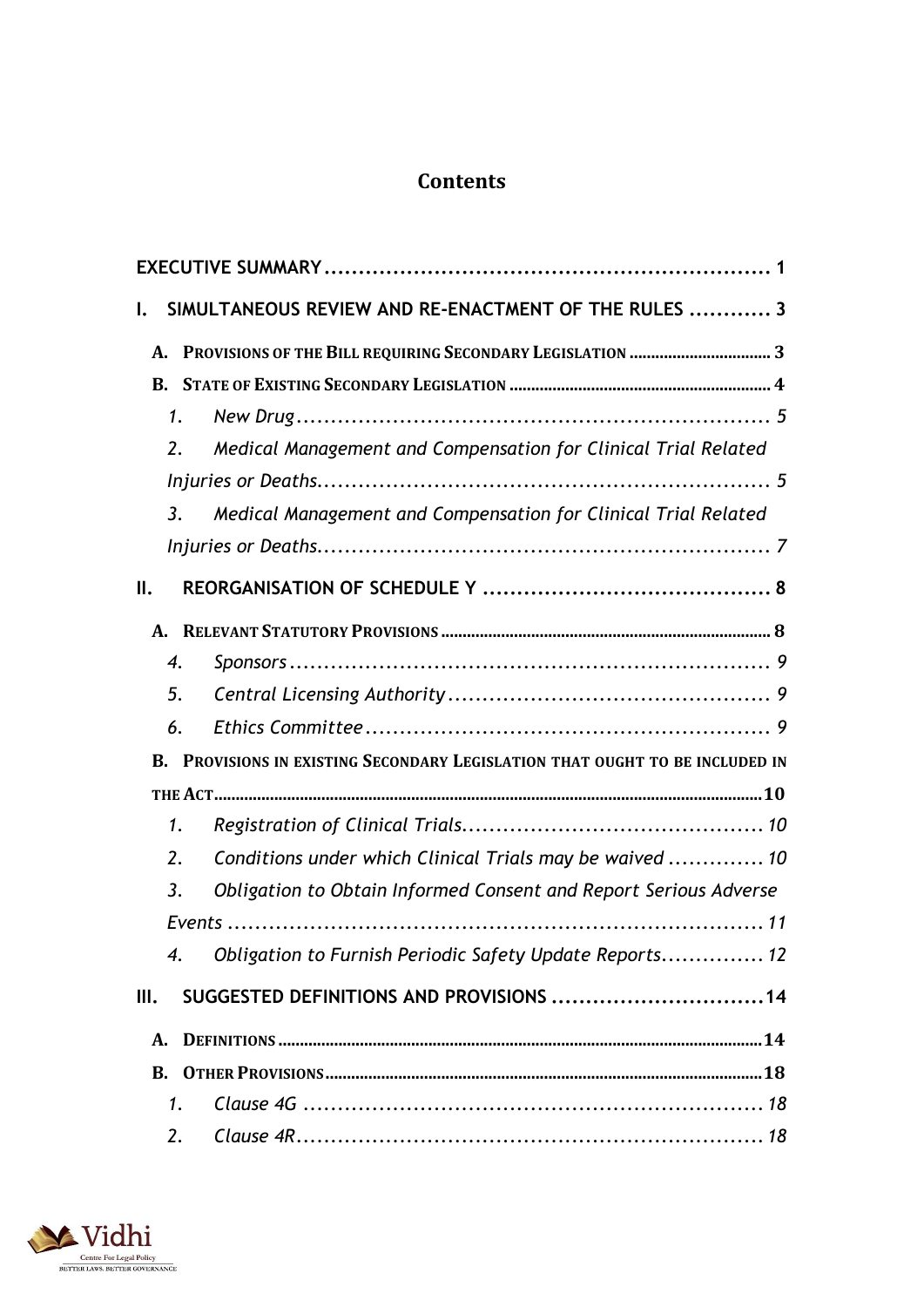| 3. Disqualification of Investigators and Sponsors 19 |  |
|------------------------------------------------------|--|
|                                                      |  |

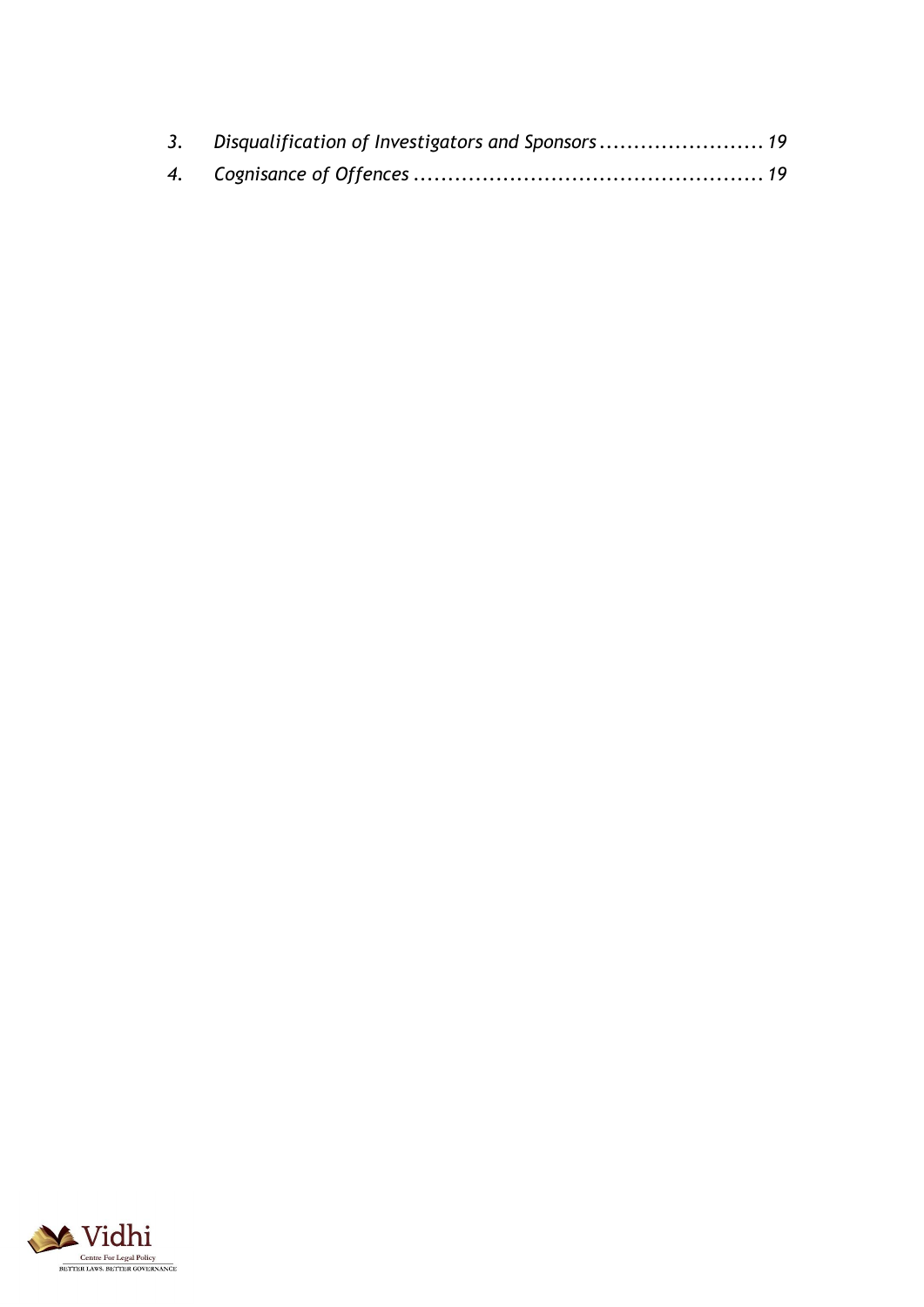## EXECUTIVE SUMMARY

The draft Drugs and Cosmetics (Amendment) Bill, 2015 ('the Bill'), which amends the Drugs and Cosmetics Act, 1940 ('the Act') seeks to bring about some positive changes to the law in this area. It introduces the regulation of medical devices, reconstitutes the Drugs Technical Advisory Board and attempts to reform the law on clinical trials. It is this last aspect that these submissions are concerned with. The main thrust of these submissions is that the Bill does not go far enough in giving the regulatory framework on clinical trials the complete overhaul that it needs. The existing framework is messy and complex because of the piecemeal amendments to the law attempted in the past. This implies that the rights of clinical trial participants as well as the obligations of sponsors, investigators and ethics committees remain unclear. This in turn is a violation of the right to health and life of the participants besides discouraging clinical trial research in India. Clarity and certainty will only be introduced by a far more comprehensive code than the 2015 Bill. These submissions suggest the following three ways in which this may be achieved.

First, the draft Bill must simultaneously be accompanied by a thorough review and re-enactment of the Drugs and Cosmetics Rules, 1945 ('the Rules'). One of the positive changes introduced by the Bill is the inclusion of provisions on clinical trials in the main body of the Act. However, most of these provisions are framed in basic language, leaving the details to be worked out in the Rules. If these provisions are to be effective, a review of the secondary legislation must occur side by side. This could either take the form of amendments to the existing rules or the drafting of a new set of rules. The first part of these submissions will argue that the latter option is preferable given the uncertain nature of the existing law which is itself a result of frequent amendment.

Second, the draft Bill must consider a more comprehensive reorganisation of Schedule Y. The existing Schedule is a disorganised mix of primary obligations and secondary, more detail-specific rules. The former kind of obligations ought to be transferred to the main text of the Act in keeping with the other basic obligations introduced in the parent statute by the Bill. The secondary details in Schedule Y may be reviewed along with the comprehensive re-enactment of the Rules recommended above. Thus, the second part of these submissions outlines those provisions of the Schedule that are a better fit as part of the main text of the Act.

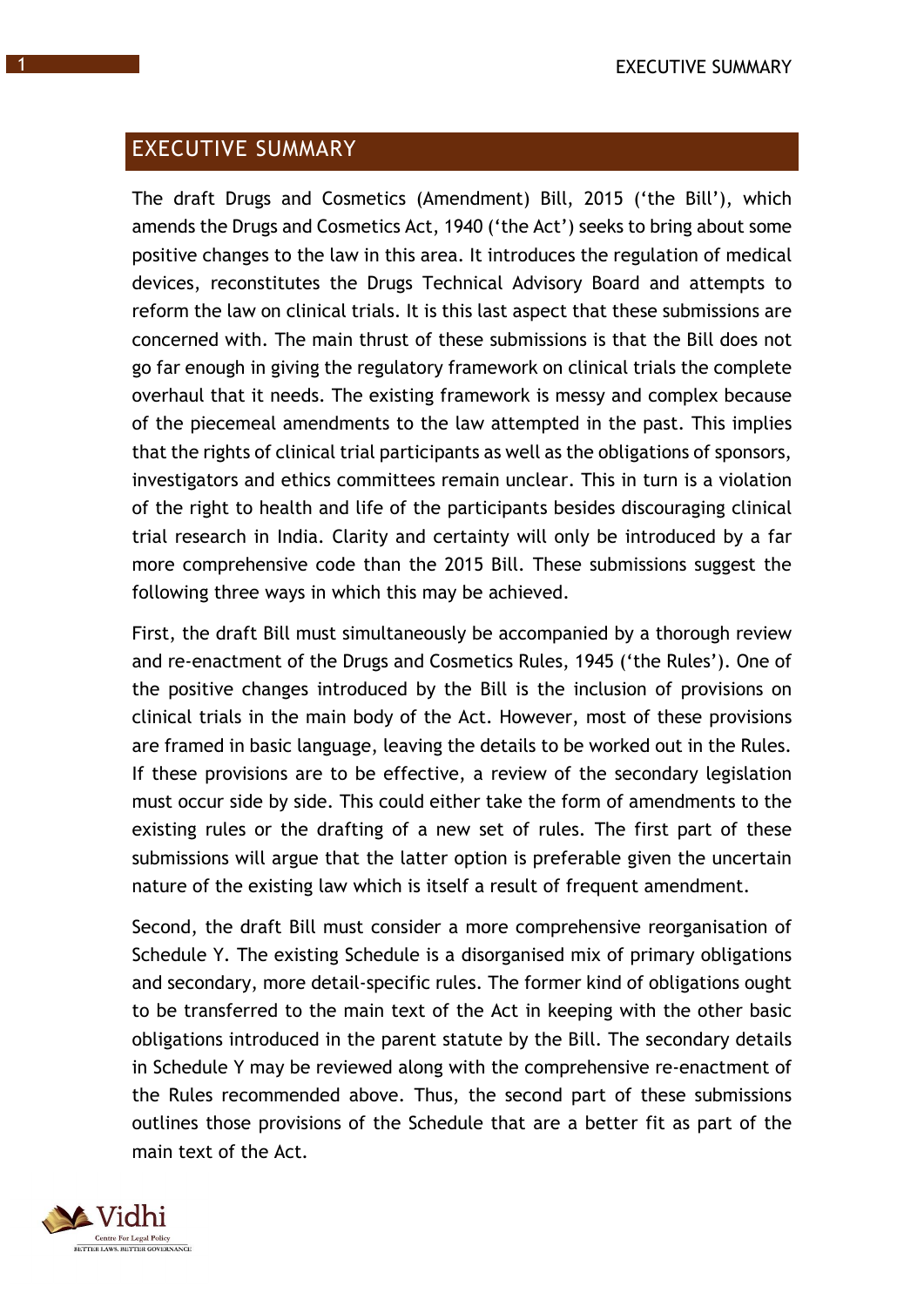The third part of these submissions deals with specific clauses of the Bill. As already stated, the Bill in its current form does not do enough to constitute a complete, stand-alone code on the subject. The third part therefore recommends key terms that also ought to be defined in the Bill, along with the draft definitions themselves. Some of these definitions draw on the United Kingdom Medicines for Human Use (Clinical Trials) Regulations 2004. This part of the submissions also points out deficiencies in the drafting of the other clauses of the Bill.

The state of the law on clinical trials in India is highly fragmented, with negative consequences for participant safety and the progress of scientific research. The 2015 Bill represents an ideal opportunity to tackle this comprehensively; it must not be squandered for yet another patchwork attempt at reform.

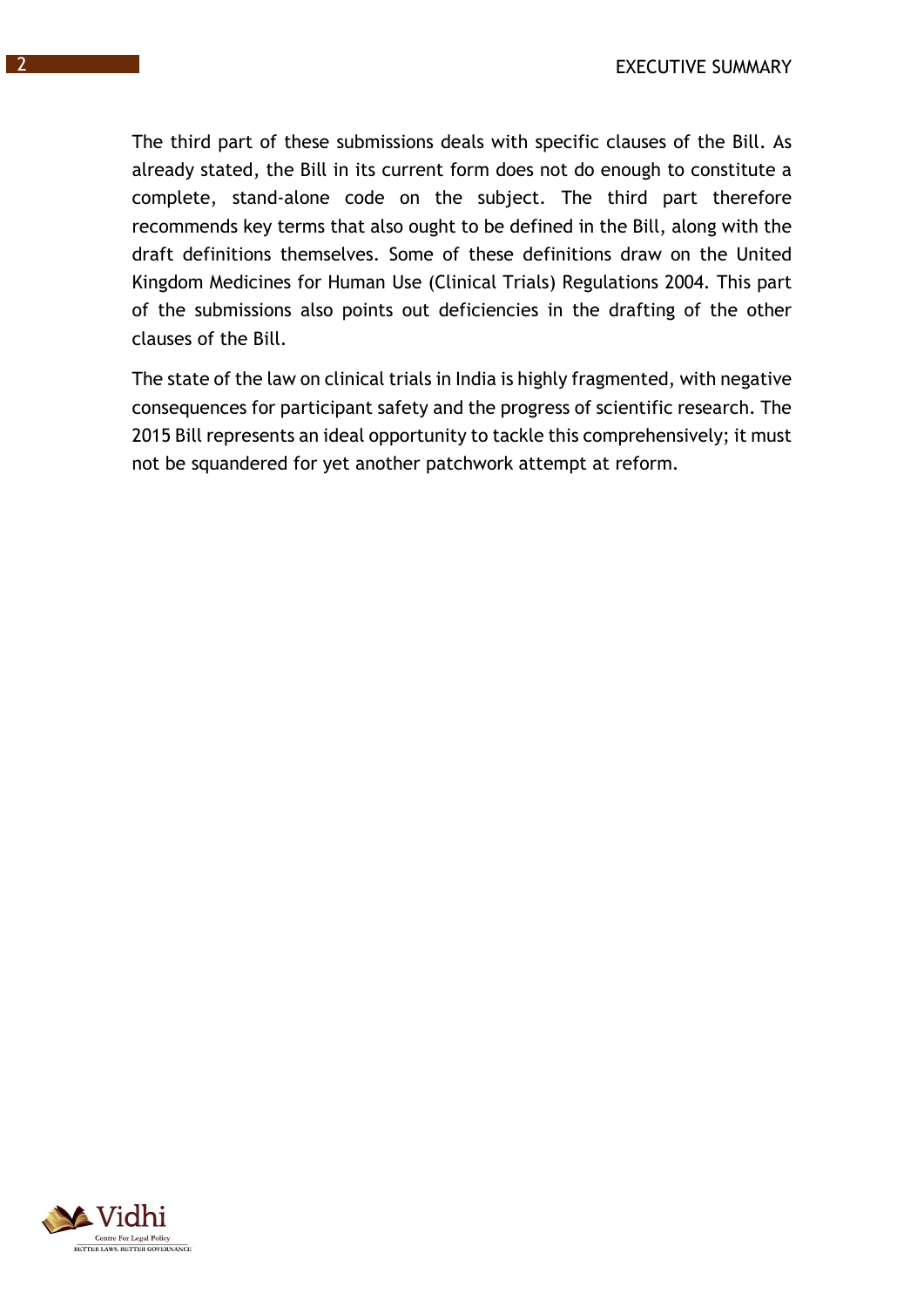## I. SIMULTANEOUS REVIEW AND RE-ENACTMENT OF THE RULES

This part of the submission is divided into two sections. The first section points to key provisions of the Bill that create obligations for sponsors, investigators and ethics committees, leaving the manner of carrying out these obligations to secondary legislation. This makes it evident that a draft Bill must also be accompanied by draft Rules for the provisions of the Bill to have any effect. The second section provides some examples of how the provisions proposed to be covered by the Bill are already governed by the existing secondary legislation. The aim of this exercise is to demonstrate the confusing state of the law presented by the Rules, as amended by several individual circulars, notices, office orders and guidelines. These examples in turn make a strong case for the Bill to be accompanied by a wholly new set of Rules, rather than amending the existing ones.

## A. Provisions of the Bill requiring Secondary Legislation

Chapter IA of the Bill, which introduces a separate chapter on clinical trials leaves the following provisions to be worked out through secondary legislation:

Clause 4A (1): Form and manner in which permission to conduct a clinical trial must be furnished by the Central Licensing Authority

Clause 4A (2): Manner in which Ethics Committees must be constituted

Clause 4A(3): Period for which a new drug shall be considered to be new

Clause 4B: Determination of the cause of injury or death of a participant in a clinical trial

Clause 4C(1): Manner in which the sponsor must provide medical treatment and compensation to an injured or disabled participant

Clause 4C (2): Manner in which the sponsor must provide compensation to the legal heir of a participant whose death is caused by the clinical trial

Clause 4E: Manner of registration of Ethics Committees

Clause 4F(1): Manner in which the Ethics Committee shall grant approval to the clinical trial protocol

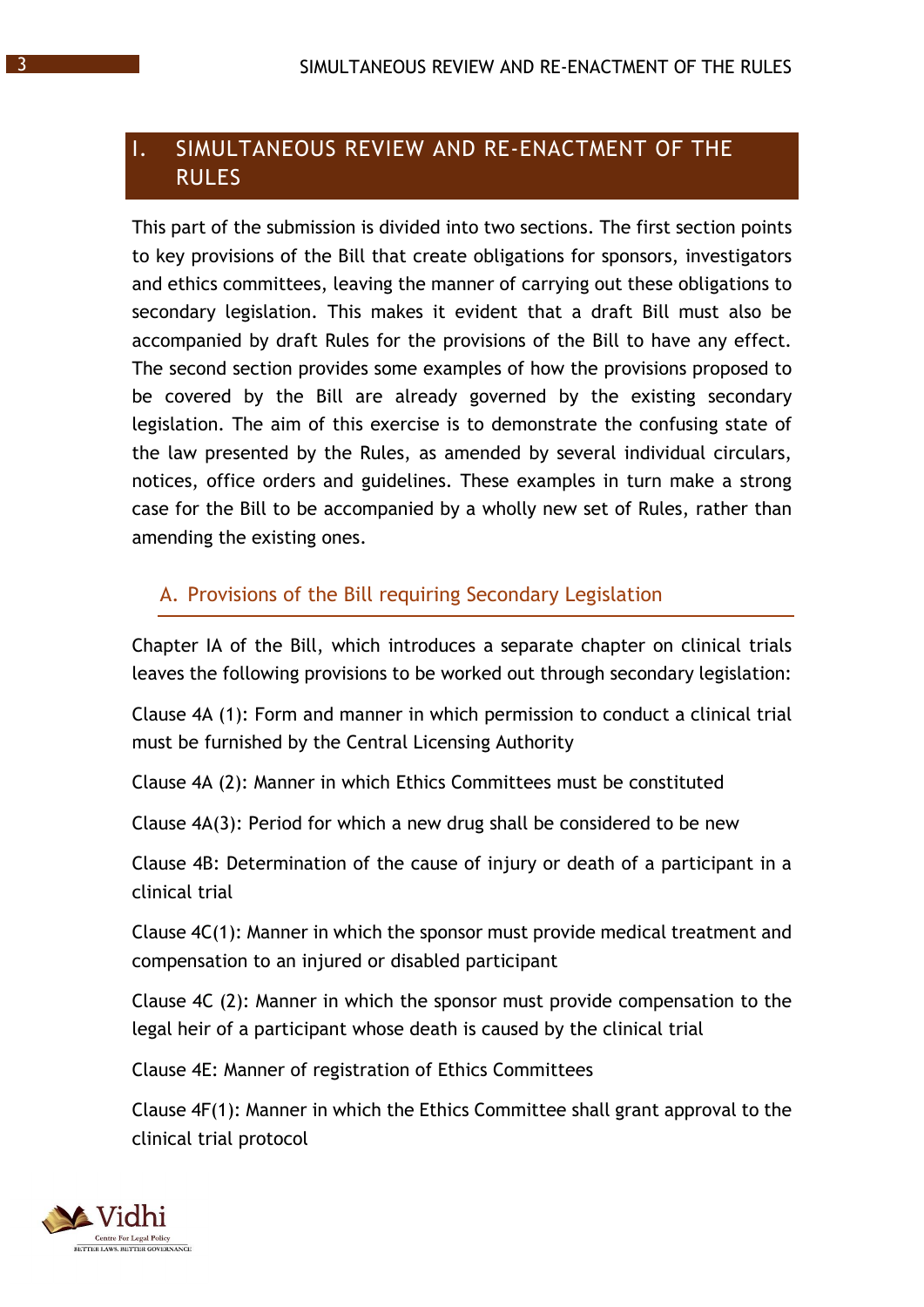Clause 4E(3): Manner in which the Ethics Committee shall periodically review the trial, monitor internal audit reports furnished by the sponsor and visit study sites

Clause 4E(5): Other functions and responsibilities of Ethics Committees

Clause 4G(2): Manner in which the Central Licensing Authority shall review approval granted by an Ethics Committee whose registration has been suspended or cancelled

Clause 4U of the Bill also specifically empowers the Central Government to make rules in respect of the abovementioned provisions.

These provisions are integral to the conduct of clinical trials and the existing Rules and Schedule Y already do provide in some measure for most of these matters. However, as the next section demonstrates, they do so in a confusing and incomplete manner. It is therefore recommended that a fresh set of Rules be enacted simultaneously with the Bill to ensure that there is no legal vacuum and to create a clearer set of rights and obligations in relation to clinical trials.

#### B. State of Existing Secondary Legislation

In this section, some of the provisions listed in the previous section which are proposed to be introduced by the Bill are set out along with the manner in which they are already covered by the existing Rules and Schedule Y. This exercise will demonstrate the three kinds of problems that would arise if the existing secondary legislation was intended to govern the provisions of the Bill. These problems are:

- (a) It is unclear
- (b) It is contradictory to the provisions of the Bill
- (c) It exists only in draft form or does not provide for the matters proposed to be introduced by the Bill.

The provisions of the Bill and corresponding provisions in the existing secondary legislation are set out below.

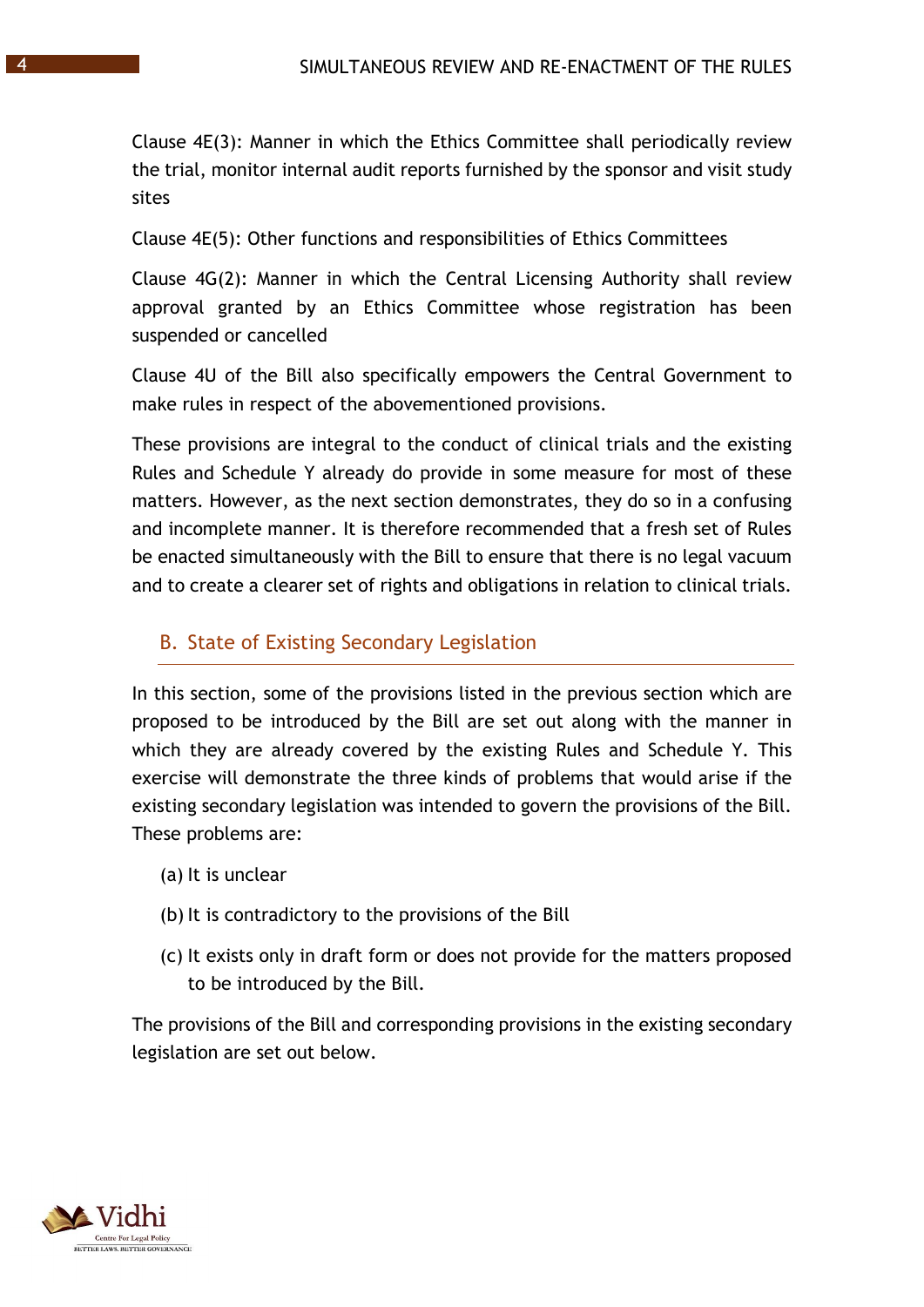#### 1. New Drug

Provision in the Bill: Clause 4A(3) states that a new drug shall be considered a new drug for such period as may be prescribed.

Provision in the Existing Secondary Legislation: The Explanation to Rule 122E states that a new drug shall be considered new for a period of four years from the date of its first approval or inclusion in the Indian Pharmacopoeia, whichever is earlier.

Problem: This provision in the existing Rules is clearly contradictory to the Bill. The latter does away with the four-year time period and introduces flexibility regarding the definition of a new drug.

2. Medical Management and Compensation for Clinical Trial Related Injuries or Deaths

Provision in the Bill: Clauses 4B and 4C of the Bill state that the determination of the cause of injury or death as well as the manner of payment of compensation shall be such as may be prescribed.

#### Provisions in the Existing Secondary Legislation:

Rule 122DAB of the Rules currently provides that participants or their legal heirs, as the case may be, are entitled to financial compensation for a clinical trial related injury or death as per the order of the Licensing Authority.

Schedule Y requires the Ethics Committee to forward its report on a serious adverse event or death, along with its opinion on financial compensation to an Expert Committee constituted under Appendix XII as well as to the Licensing Authority.

Appendix XII sets out separate procedures to determine the cause in the case of serious adverse events on the one hand, and death on the other. The Licensing Authority is to determine the cause in case of the former, while an independent Expert Committee is to be set up to determine the cause in case of the latter.

In addition to these, an office order dated 3rd July 2014 states that compensation is also to be provided for drug-related anomalies discovered at a

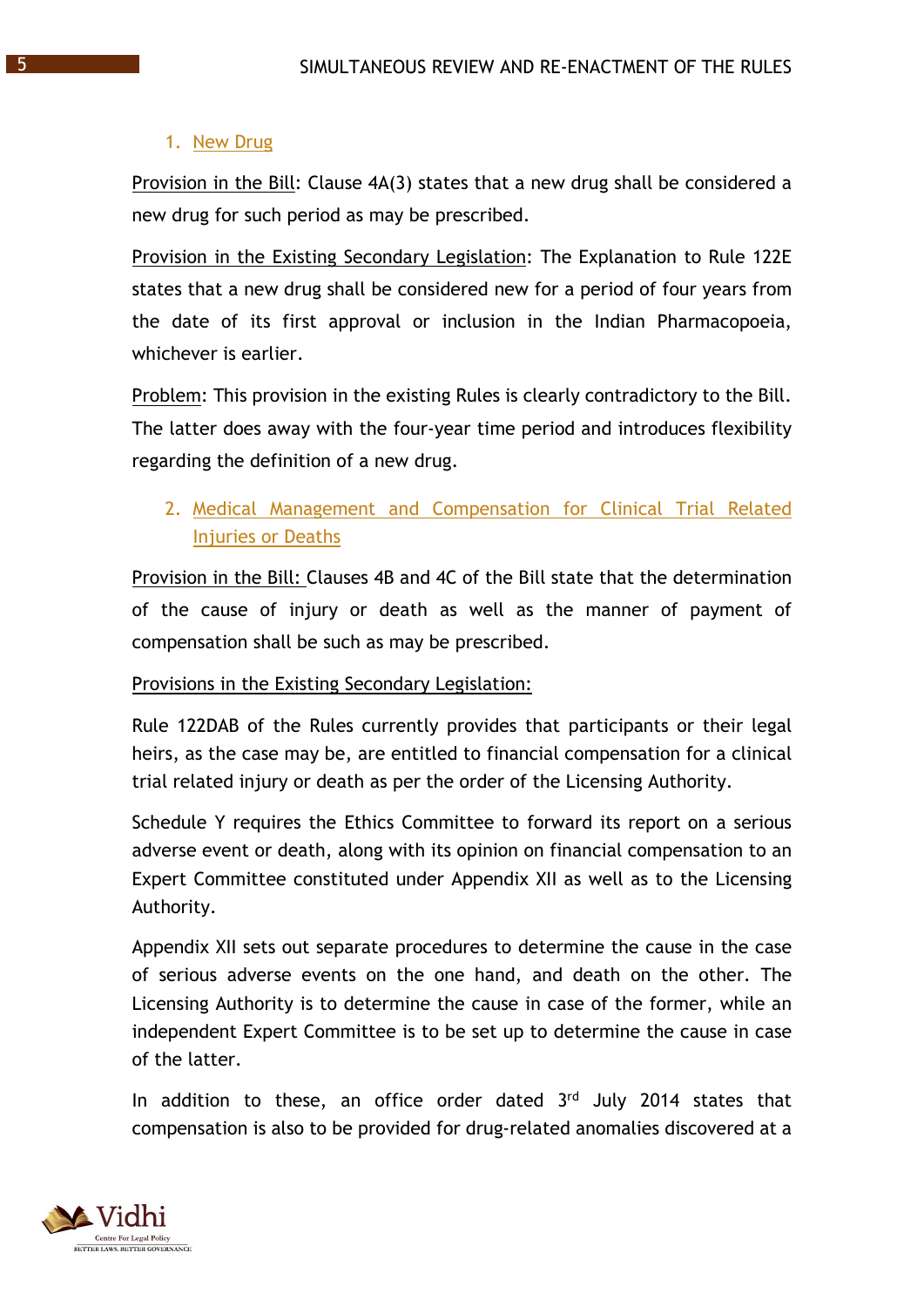later stage and accepted to be drug-related. However, it does not specify the authority that is to determine whether it is drug-related or not.

Another office order of the same date states that sponsors are obliged to provide 'ancillary care to patients suffering from any other illness during the trial' without specifying whether such illness must be caused by the clinical trial or not.

#### Problem:

This combination of rules and office orders is confusing because it is inconsistent and contradictory in the following manner.

First, the terms 'injury' and 'serious adverse event' are used interchangeably. Serious adverse events are a narrower group of events than clinical trial related injuries, with financial compensation required to be paid for the broader group of injuries. However, Appendix XII only sets out the procedure for determining the cause in cases of serious adverse events and deaths. It is unclear which authority is to determine the cause in case of a clinical trial related injury which is not a serious adverse event.

Second, different timelines are prescribed in different provisions of the secondary legislation regarding the submission of reports regarding a serious adverse event or death by the sponsor and the Ethics Committee to the Licensing Authority. This confusion has been compounded by a different set of timelines prescribed in the notification dated 12<sup>th</sup> December 2014 which seeks to amend the existing Rules.

Third, the 12<sup>th</sup> December notification is also at odds with the 3<sup>rd</sup> July office order that requires the provision of ancillary care to clinical trial participants. The 12th December notification seeks to restrict the provision of medical management by the sponsor to participants only when the injury or illness is related to the clinical trial. However, the notification on ancillary care (which does not define the term) seems to suggest that medical care is to be provided irrespective of whether the illness is related to the trial.

These anomalies demonstrate that the existing system lacks a principled approach and a uniform procedure to determine compensation.

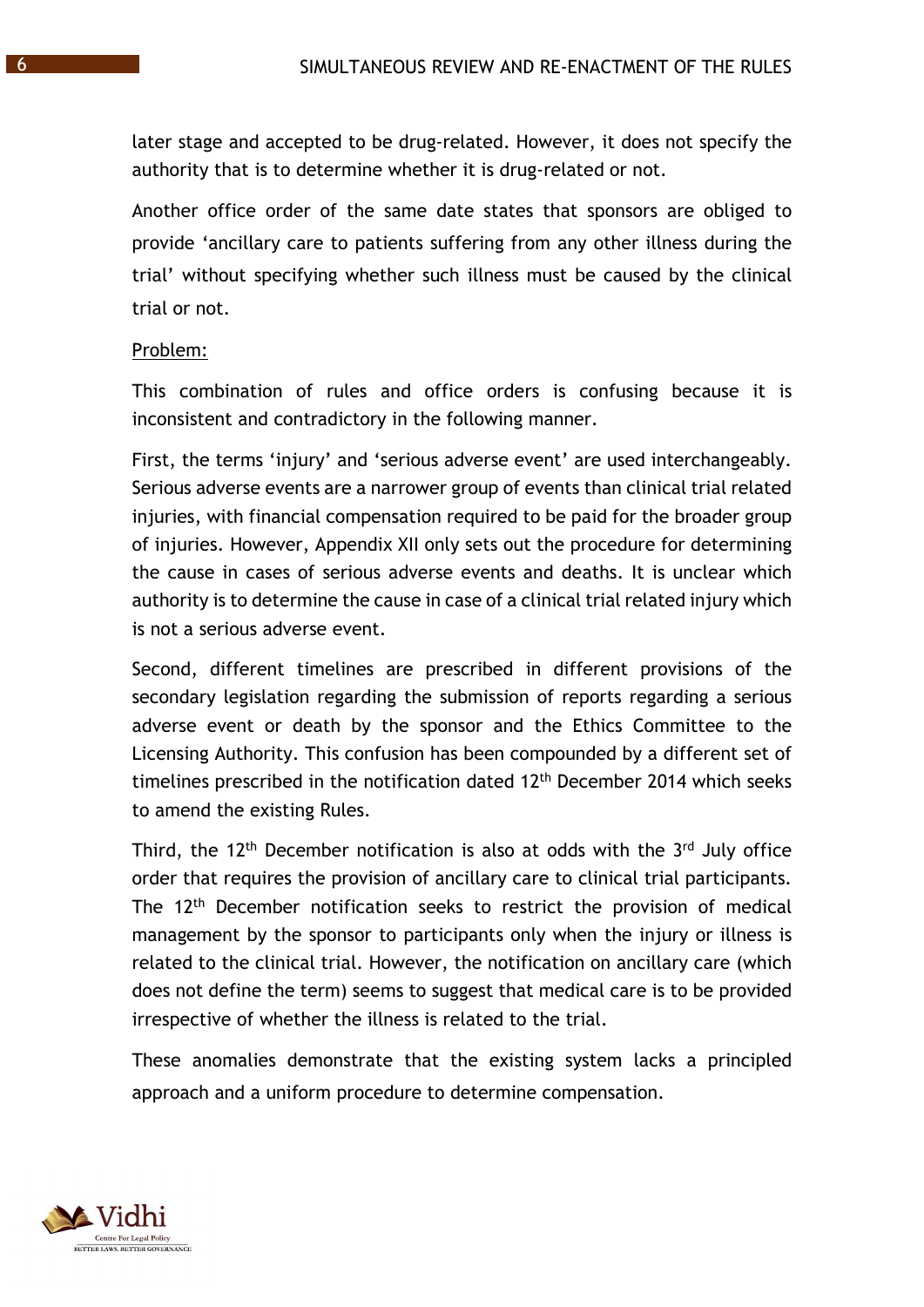## 3. Medical Management and Compensation for Clinical Trial Related Injuries or Deaths

Provision in the Bill: Clause 4G(2) of the Bill states that the manner in which the Central Licensing Authority shall review approval granted by an Ethics Committee whose registration has been suspended or cancelled shall be as may be prescribed.

Provision in the Existing Secondary Legislation: None

#### Problem:

A notification dated 8th February 2013 which amended the existing Rules to require the registration of Ethics Committees also empowered the Licensing Authority to suspend or cancel such registration. However, there is no provision requiring such authority to review prior approvals granted by such Committees. A new provision to this effect will therefore have to be enacted to give effect to Clause 4G(2) of the Bill.

The examples above are only illustrative of the uncertainty caused by the existing secondary legislation. Given the extent of changes proposed to be introduced by the Bill, it is therefore recommended that a thorough review of the Rules, including Schedule Y, and the various notifications, circulars and orders be undertaken, a task which is better accomplished by the consolidation and re-enactment of these provisions, rather than their amendment. One of the key components of this consolidation ought to be a reorganisation of this body of secondary legislation according to an appropriate hierarchy. More fundamental obligations ought to find their place in the parent Act, while the details ought to be left to be worked out in the Rules. A potential reorganisation of Schedule Y is suggested in the second part of these submissions.

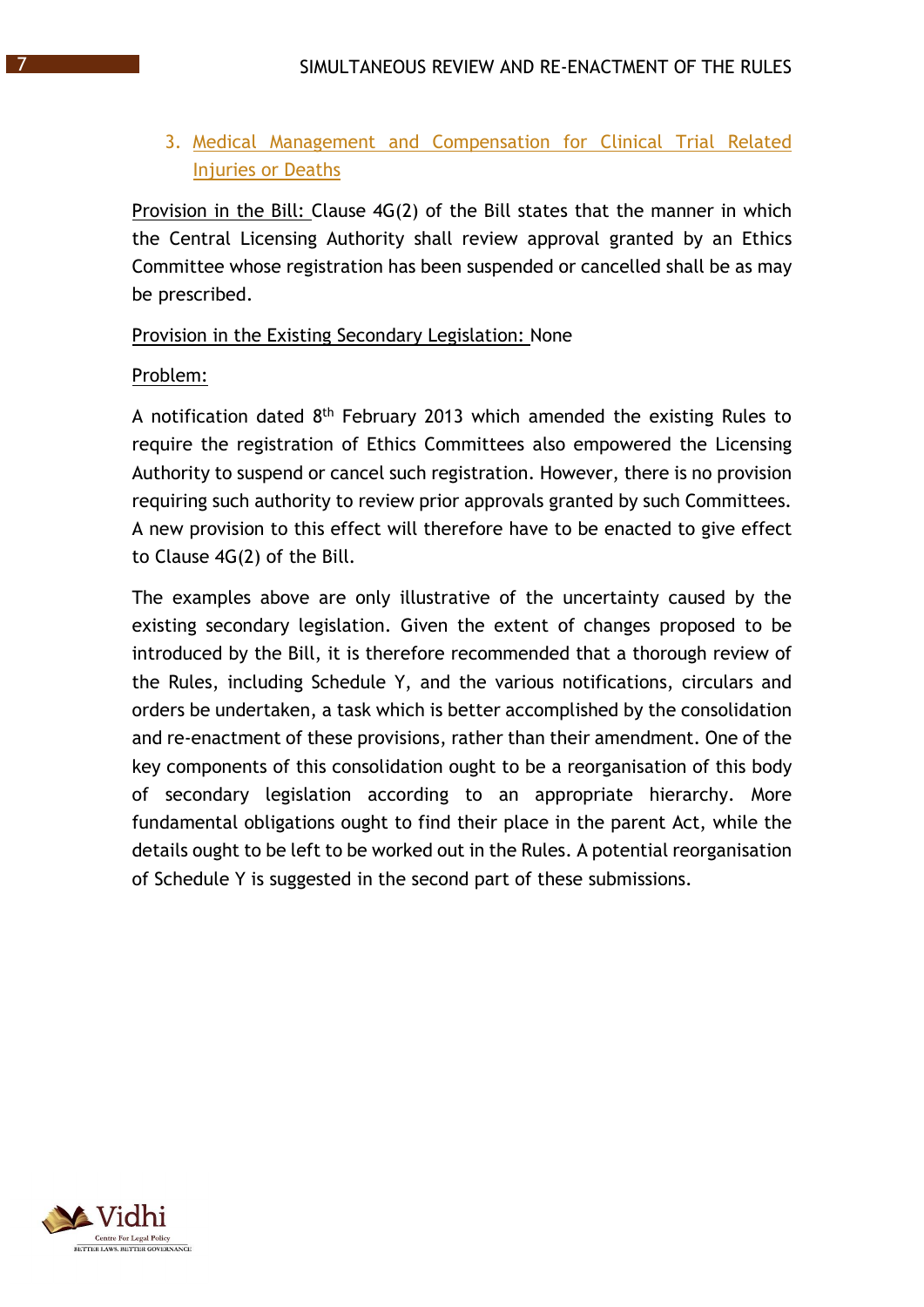## II. REORGANISATION OF SCHEDULE Y

The Bill transfers important provisions from the status of secondary legislation in the Rules and Schedule Y to the main body of the Act, presumably to create certainty and to signal the expressive commitment of the legislature to the importance of these obligations. However, there is no principled distinction between provisions that already exist in the Act, provisions that are proposed to be introduced by the Bill, and those that remain in the Rules and Schedule Y. The first section of this part sets out provisions in the Act and Bill, while the second section compares these with provisions of a similar character in Schedule Y that also ought to be included in the Bill (and eventually, the Act) by comparison.

#### A. Relevant Statutory Provisions

The relevant provisions of the Act are the following:

Section 10 (c): Prohibits the import of a drug other than in accordance with a licence

Section 10 (f): Prohibits the import of a drug which is prohibited under the Rules

Section 10A: Empowers the Central Government to prohibit the import of drugs in the public interest, especially if it is likely to involve any risk to human beings or animals or does not have the therapeutic value claimed

Section 13: Prescribes penalties for the contravention of the above provisions

Sections 18, 26A and 27 contain the same provisions, but with respect to manufacture, not import.

These provisions of the Act are not directly related to clinical trials, but must be read with Part XA of the Rules which require clinical trials to be conducted before a licence may be granted for the import or manufacture of a new drug.

These prohibitions in the Act have been made more explicit under the Bill, which introduces a separate chapter on clinical trials in the Act. The provisions that have been elevated to the status of statutory provisions are set out below, classifying them according to the entity on which they impose an obligation or confer powers and rights.

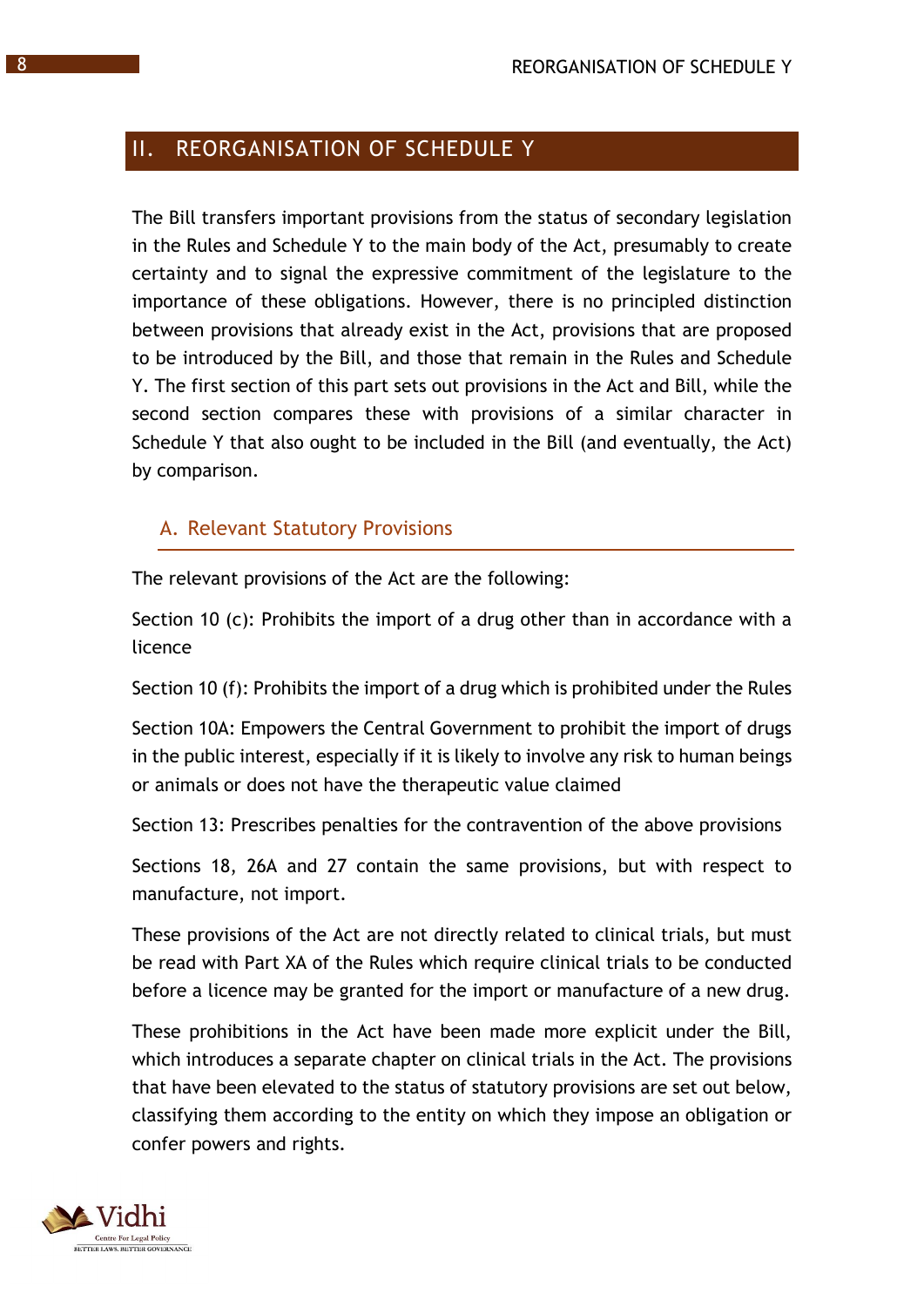#### 4. Sponsors

Clause 4A: No clinical trial may be initiated without obtaining the permission of the Central Licensing Authority or the Ethics Committee. This is also applicable to investigators and clinical research organisations.

Clause 4C: Medical treatment and compensation must be provided for any injury or death that occurs as a result of the clinical trial.

Clauses 4-I and 4J: Disclosure of details of clinical trial participants to Drugs Control Officers and maintaining records, data and other documents related to the clinical trial. Also applicable to investigators and clinical research organisations.

## 5. Central Licensing Authority

Clause 4D: Power to waive or defer pre-clinical and clinical data requirements in the case of life-threatening diseases or diseases of special relevance to the country.

Clause 4G: May suspend or cancel the registration of an Ethics Committee when it is satisfied that it has become incapable of discharging its functions and responsibilities under the Act, in which case it shall also review the approval granted to a clinical trial protocol by such committee.

#### 6. Ethics Committee

Clause 4E: Must obtain registration with the Central Licensing Authority before granting approval to clinical trial protocols.

Clause 4F: Must be responsible for the safety and well-being of clinical trial participants, and to this end, must undertake periodic review of the trial, monitor internal audit reports and visit study sites. It also has the power to revoke permission granted to a clinical trial protocol.

The above provisions of the Bill are integral to the ethical conduct of a clinical trial and have therefore been deemed fit for inclusion in the parent statute. Specific penalties have also been described for the breach of these provisions. The common feature of these provisions is that all of them set out certain basic obligations for the different entities involved in a clinical trial, leaving the details to be worked out in the secondary legislation ie these provisions

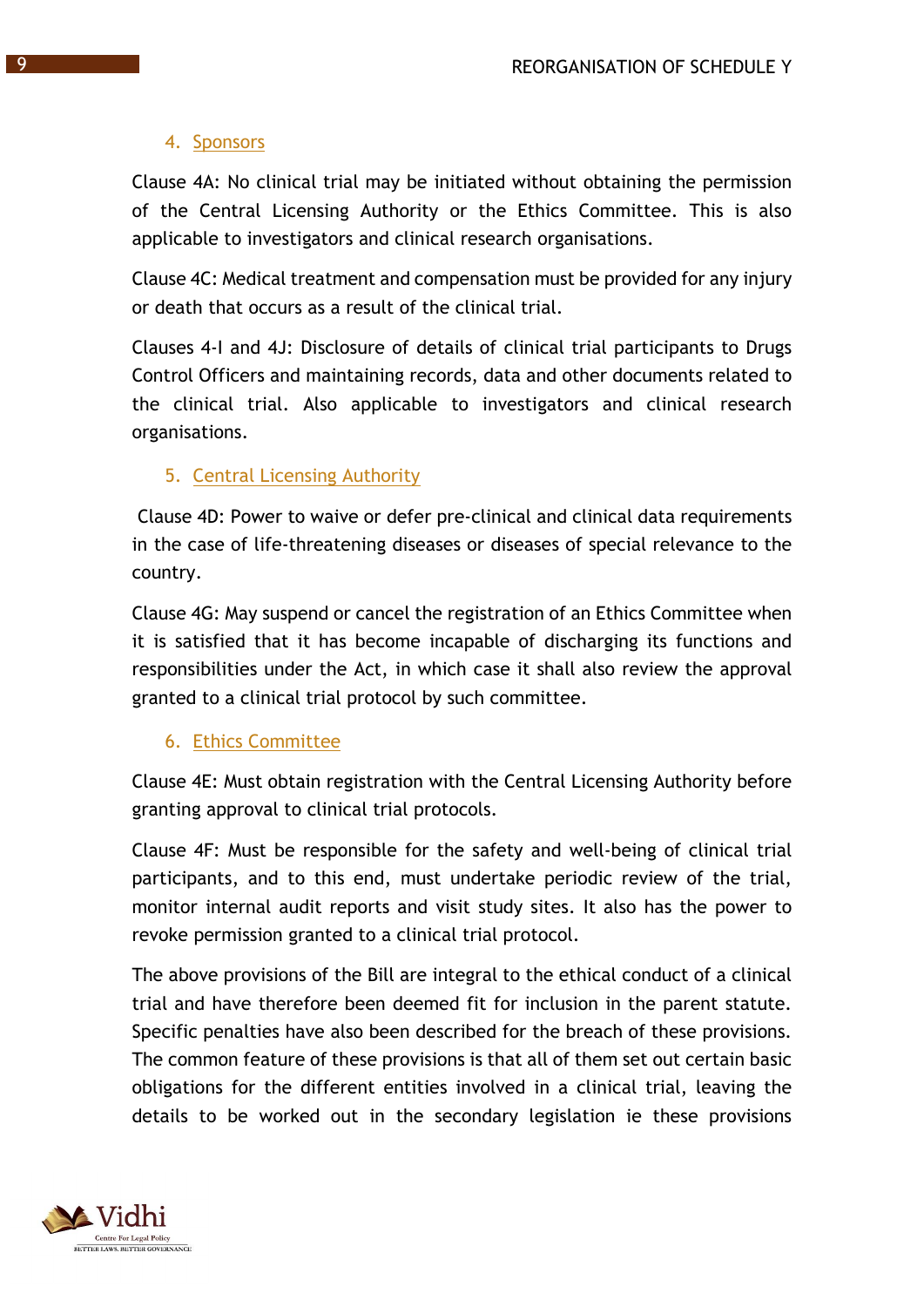constitute the minimum threshold that must be met before a clinical trial may be conducted. While this is a positive step, it is not comprehensive.

The existing Rules, including Schedule Y, contain obligations of the same character as the provisions in the existing Act and those proposed to be introduced by the Bill. By comparison, such obligations also ought to be transferred from Schedule Y to the parent statute. For example, the Bill recognises the power of the Ethics Committee to revoke permission granted to a clinical trial protocol for reasons to be communicated in writing to the investigator and the Central Licensing Authority. The existing Schedule Y confers a similar power to revoke on the Licensing Authority after giving a hearing to the sponsor or the investigator. There is no principled reason why the power of the Ethics Committee to revoke ought to be included in the parent statute, while the same power of the Licensing Authority is confined to secondary legislation.

The next section points out other similar obligations that are currently in the secondary legislation, but which ought to be in the main Act by virtue of comparison with the provisions set out in this section.

B. Provisions in existing Secondary Legislation that ought to be included in the Act

1. Registration of Clinical Trials

Rule 122 DAC of the Rules states that all clinical trials must be registered with the Clinical Trials Registry of India before enrolling the first participant. This is a similar threshold obligation to the provision in the Bill that requires the approval of the Central Licensing Authority and the Ethics Committee to conduct a clinical trial, and therefore ought also to be included in the Act.

## 2. Conditions under which Clinical Trials may be waived

Rules 122A and 122 B of the Rules allow the Licensing Authority to waive the requirement of local clinical trial results in the public interest and on the basis of data from other countries. Similarly, data requirements related to animal toxicology studies, mutagenicity studies and carcinogenicity may be modified if there is evidence of the drug having been safely marketed in other countries.

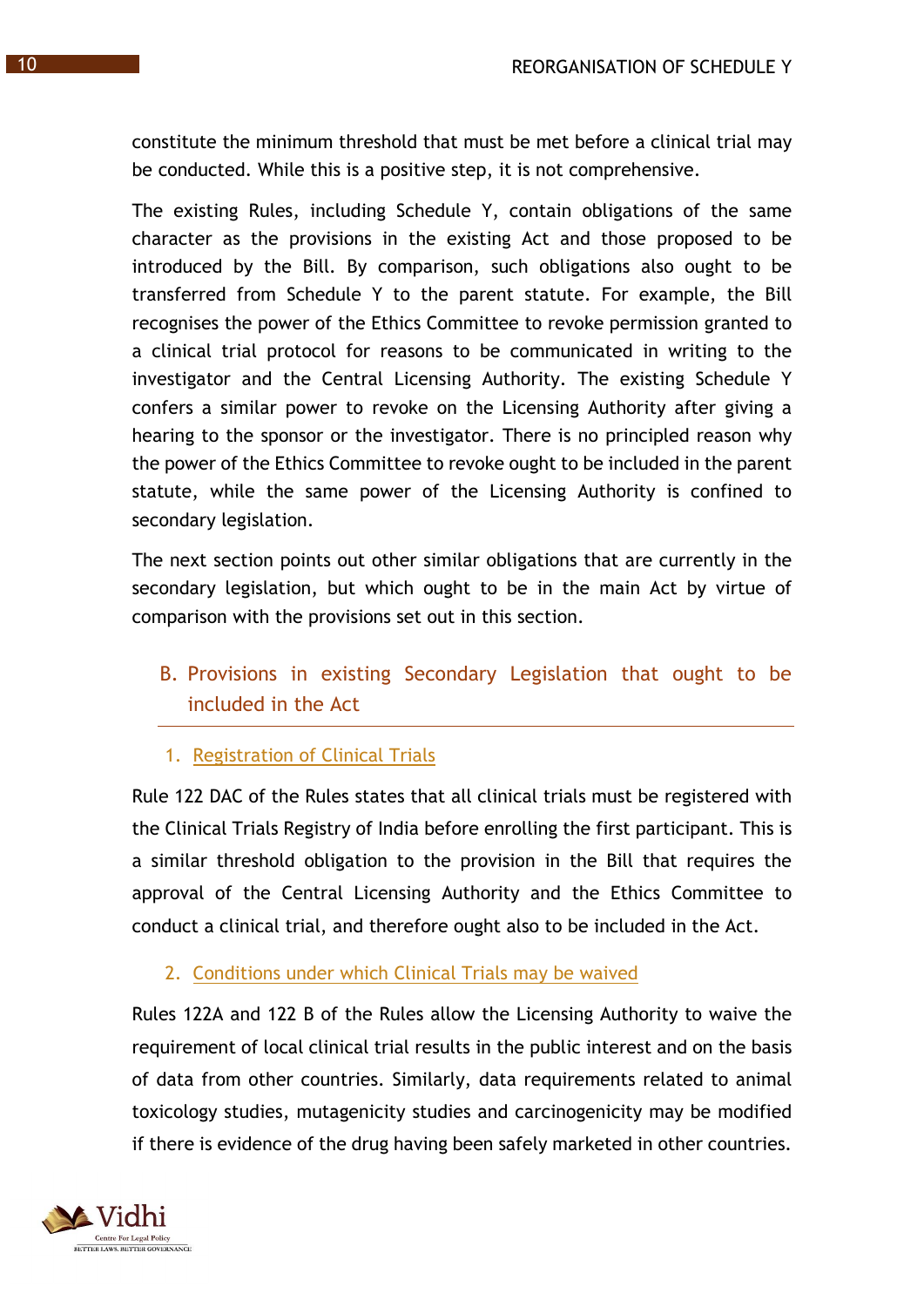Schedule Y specifies the different kinds of phases for which clinical trials must be conducted eg Phase I trials need not necessarily be conducted in the case of new drug substances discovered outside India. It also sets out instances in which bioavailability and bioequivalence studies are to be conducted.

The Report of the Professor Ranjit Roy Chaudhury Committee also makes certain recommendations regarding instances in which requirements for clinical trials may be relaxed. Some of these have been implemented through office orders dated 3<sup>rd</sup> July 2014. Thus, one of the orders recommends abbreviated trials for generics and biosimilars that have been marketed with a satisfactory report in well-regulated countries like the United States of America for more than four years. The other order recommends that clinical trials be waived in Indian populations for national emergencies, cases of extreme urgency or for rare or orphan diseases for which no therapy is indicated. These office orders thus appear to modify the conditions of waiver set out in Rules 122 A and B above.

Whether or not a clinical trial is required to be conducted at all is a base-level provision that ought to be clearly articulated in the parent statute. One of the most basic functions of a statute is that it defines its own applicability. Currently, the law in this regard is unclear especially given the office orders that have been issued to implement the recommendations of the Professor Ranjit Roy Chaudhury Expert Committee. The law would therefore be much improved if the Bill were also to define conditions under which clinical trials are required to be conducted, may be conducted with abbreviated requirements, or may be waived.

#### 3. Obligation to Obtain Informed Consent and Report Serious Adverse Events

The Bill recognises the seriousness of injuries and deaths caused by clinical trials and thus ensures that the provision of medical treatment and financial compensation is a statutory obligation. This obligation is particularly crucial to safeguard the rights of clinical trial participants. However, there are two other equally important obligations related to participant safety that have also been

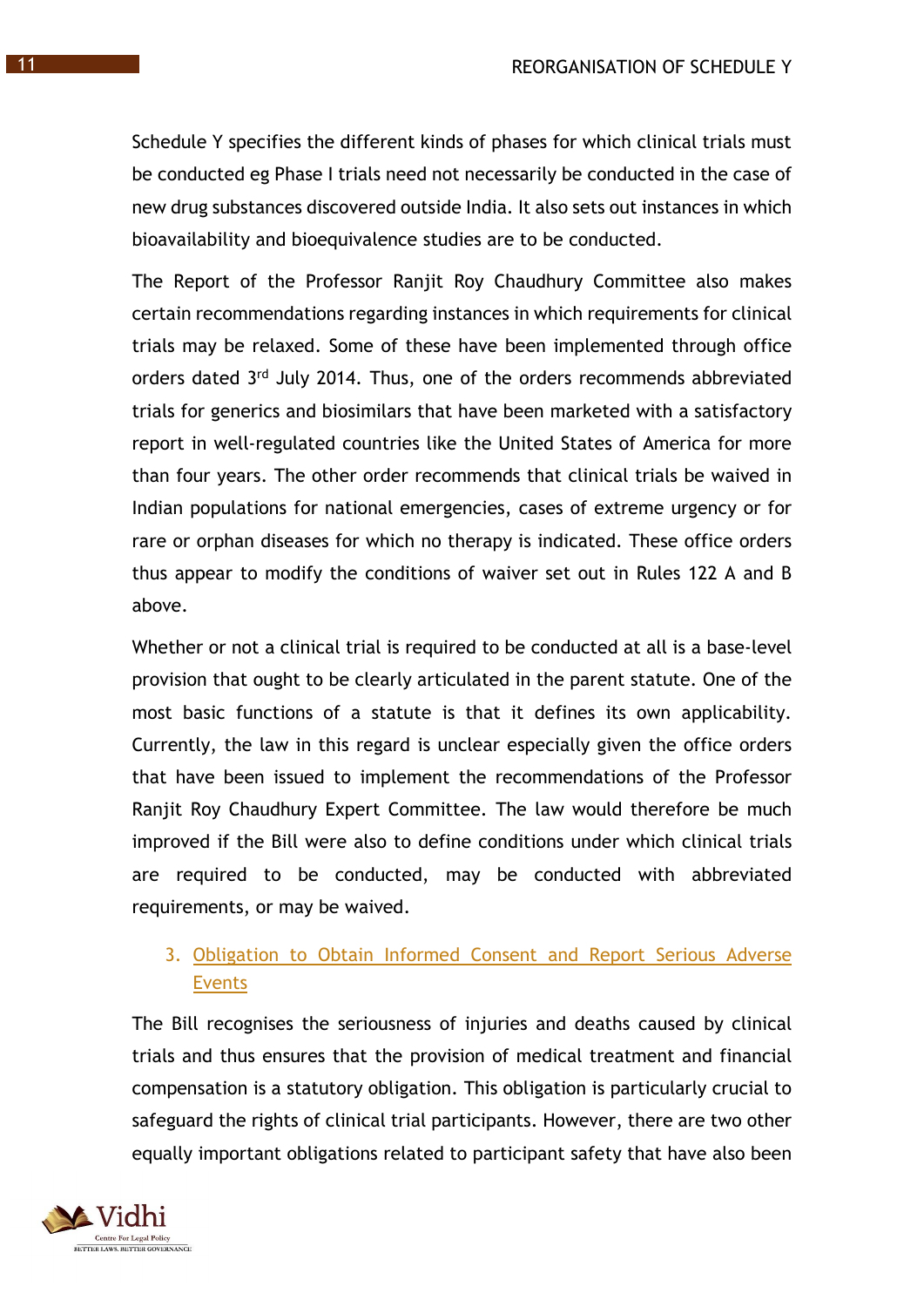of particular concern to the courts and public interest organisations- obtaining informed consent and reporting serious adverse events. Technically, the Bill covers these two obligations in as much as it penalises sponsors and investigators for failing to conduct a clinical trial in accordance with the protocol or in violation of the conditions that might have been imposed while granting permission for the conduct of the trial (These conditions will inevitably include the duty to obtain informed consent and to duly report serious adverse events). Nevertheless, it is recommended that these obligations be explicitly included in the parent statute for two reasons- one, to emphasise the seriousness of their breach and second, to impose a primary obligation on sponsors and investigators, independent of conditions that may be imposed by the Central Licensing Authority or Ethics Committees.

#### 4. Obligation to Furnish Periodic Safety Update Reports

Schedule Y contains a section titled Post Marketing Surveillance that imposes certain obligations on sponsors after having obtained approval for a new drug. Sponsors are required to furnish Periodic Safety Update Reports (PSURs) that provide more information to the Licensing Authority about the effects of the drug in a larger population. The reports are also required to summarise the market authorisation status in different countries and to indicate whether any changes are required to the product information to optimise the safety and effectiveness of the drug. Specific timelines are set out for the submission of such safety data, with cases involving serious unexpected adverse reactions requiring to be reported to the Licensing Authority within fifteen days of the sponsor having obtained information.

PSURs are an important component of pharmacovigilance and are crucial in allowing the Licensing Authority to determine whether or not the drug in question be permitted to remain on the market. In this sense, a requirement to submit PSURs is the same kind of obligation as the submission of pre-clinical trial data requirements before approval to conduct clinical trials may be granted. Thus, this is another example of a base-level obligation, moreover, one which is particularly important in ensuring the removal of unsafe and

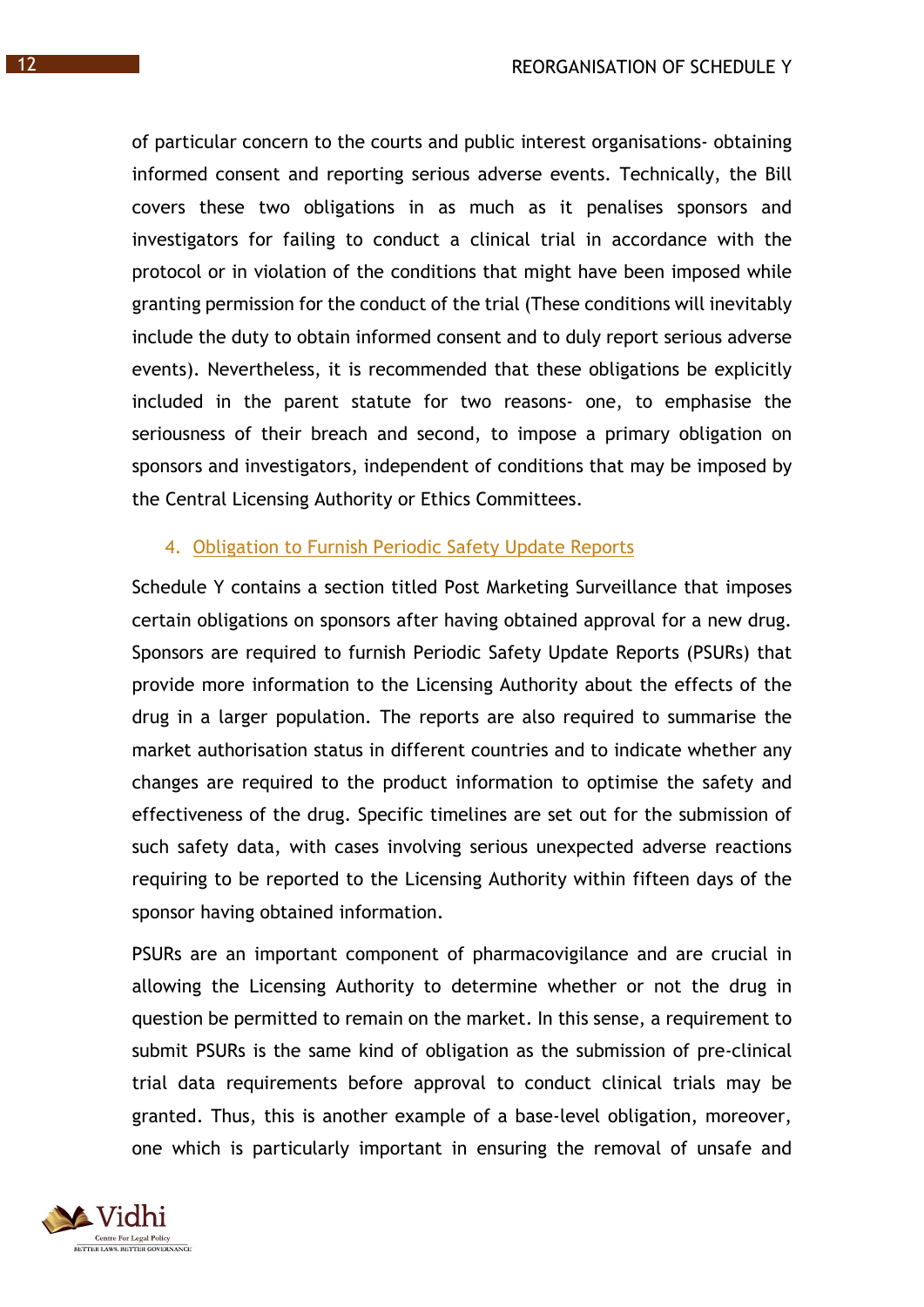ineffective drugs from the market. Given the poor record on pharmacovigilance in the country (59th Report of the Department-Related Standing Committee on Health and Family Welfare on the Functioning of the Central Drugs Standard Control Organisation), it is recommended that a separate provision requiring the submission of PSURs be included in the parent Act. Failure to submit these reports ought to attract a penalty and be accompanied by a revoking of the marketing authorisation.

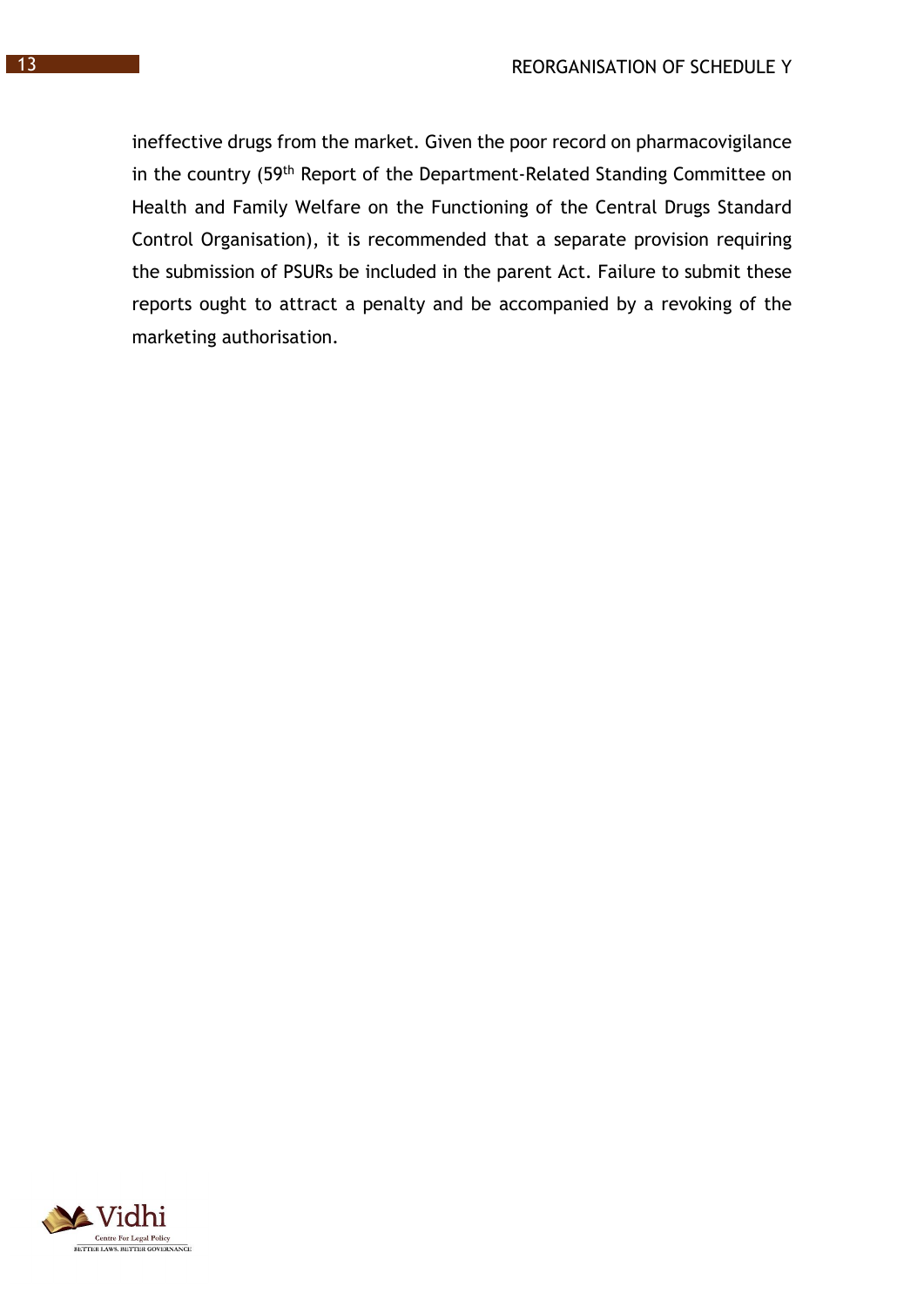## III. SUGGESTED DEFINITIONS AND PROVISIONS

The first two parts of these submissions made broader points about the structure of the Bill in general. This part addresses more specific aspects. The first section recommends the definition of key terms that have not been defined in the Bill and also sets out draft definitions. The second section suggests some amendments to the clauses of the Bill in their current form.

#### A. Definitions

The Bill takes a welcome step by defining terms like 'clinical trial', 'clinical trial protocol', 'investigator' and 'sponsor.' However, there are other terms that routinely form the vocabulary of clinical trials, such as 'serious adverse event' and 'good clinical practices' that find no mention in the Bill. The inclusion of these definitions is important because it has legal consequences for the investigator, sponsor and ethics committee. The definition of these terms in the parent legislation will add more clarity to the obligations imposed on these entities. Listed below are a set of terms that ought to be defined in the Bill along with suggested definitions and Explanatory Notes wherever applicable.

**'adverse event'** means any untoward medical occurrence during a clinical trial which is not a serious adverse event;

*Explanatory Notes: It is important to include a definition of 'adverse event' in the parent Act because Schedule Y imposes an obligation on the investigator to provide medical care to any participant who suffers an adverse event. It has deliberately been defined to include events that are not caused by the clinical trial. The duty of the investigator to provide immediate care in such an event is paramount; it is a different question from the liability of the sponsor to provide medical management and compensation. It is only the latter that ought to be restricted to injuries caused by the clinical trial.* 

**'clinical research organisation'** means any person or organisation to which the sponsor has contracted out one or more of its clinical trial-related duties and functions;

*Explanatory Notes: This is similar to the definition of 'contract research organisation in the guidelines issued by the International* 

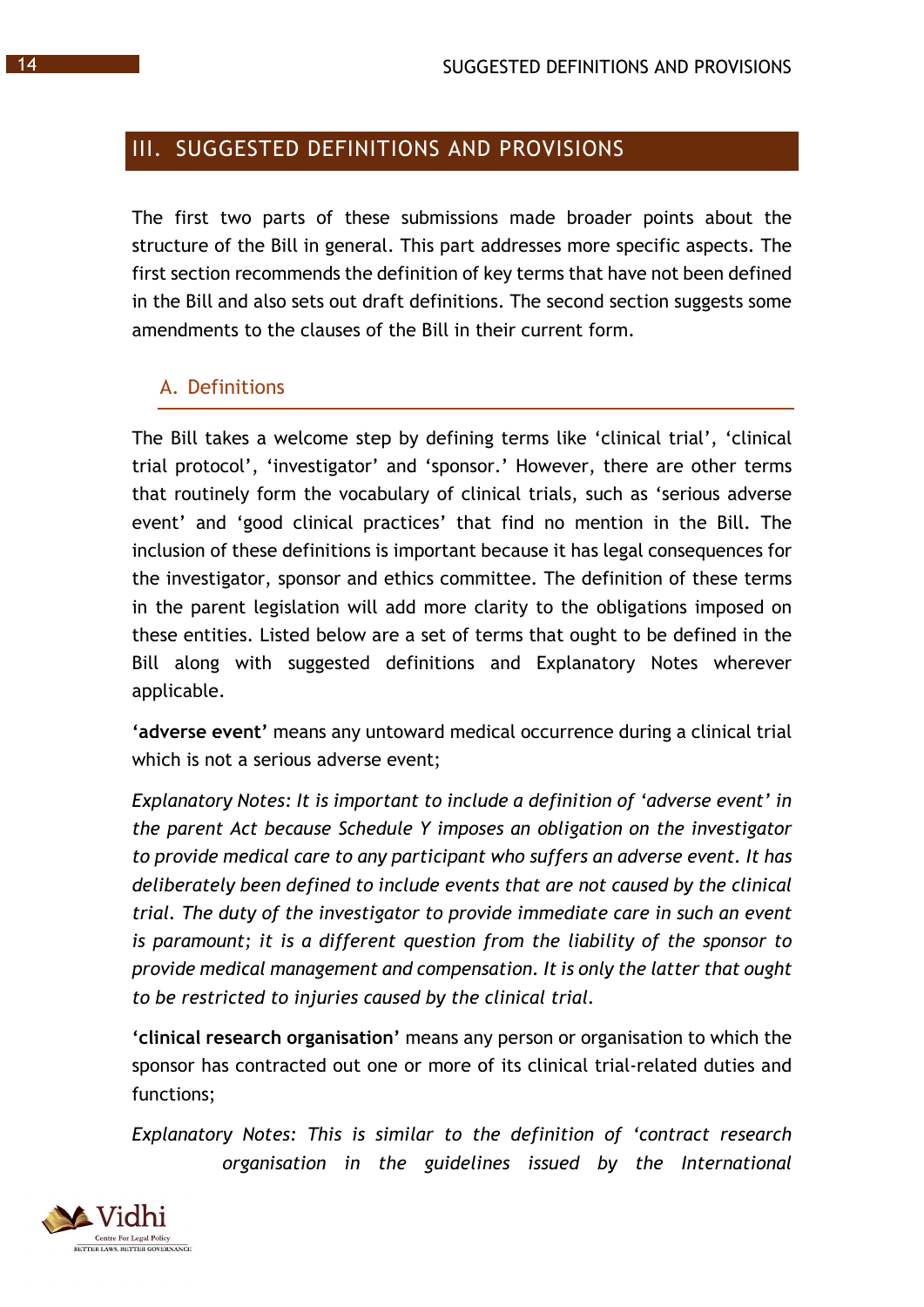*Conference on Harmonisation*. *It is important to define this term since Clause 4A of the Bill prohibits, among others, clinical research organisations from conducting clinical trials without obtaining the permission of the Central Licensing Authority. Depending upon the extent to which a sponsor contracts out its clinical-trial related duties, there are several obligations, such as reporting serious adverse events or furnishing periodic reports that ought to be equally applicable to clinical research organisations as well. This makes it important to include a definition of clinical research organisations in the text of the Act.* 

**'clinical trial-related injury or death'** means an injury or death of a subject, including an injury or death of a child in-utero of such subject, when such injury or death is caused, whether wholly or partially, by the participation of the subject in such trial, as determined by the appropriate authority, and includes an injury or death caused by:

- (a) the adverse effect of an investigational new drug or an investigational medical device;
- (b) the adverse effect of concomitant medication, excluding the standard of care, as required by an approved clinical trial protocol;
- (c) the adverse effect of any clinical trial procedures required by an approved clinical trial protocol;
- (d) the violation of the clinical trial protocol, including the standard of care, by the sponsor, investigator or any person acting on their behalf;
- (e) the violation of the conditions imposed by the Central Licensing Authority or ethics committee on the sponsor or investigator while approving a clinical trial protocol;
- (f) an act of negligence or scientific misconduct by the sponsor, investigator or any person acting on their behalf;

*Explanatory Notes: This is similar to the manner in which a clinical trialrelated injury or death is defined under Rule 122DAB of the Drugs and Cosmetics Rules, 1945 ('the Rules'). However, the definition set out above excludes two kinds of trial-related injuries or deaths that are included under Rule 122 DAB: (i) failure of the investigational new drug to have its intended therapeutic effect and (ii) the use of a placebo. This is in keeping with the notification dated 12th December, 2014, which has modified Rule 122 DAB to exclude compensation in these two cases, except when the standard of care* 

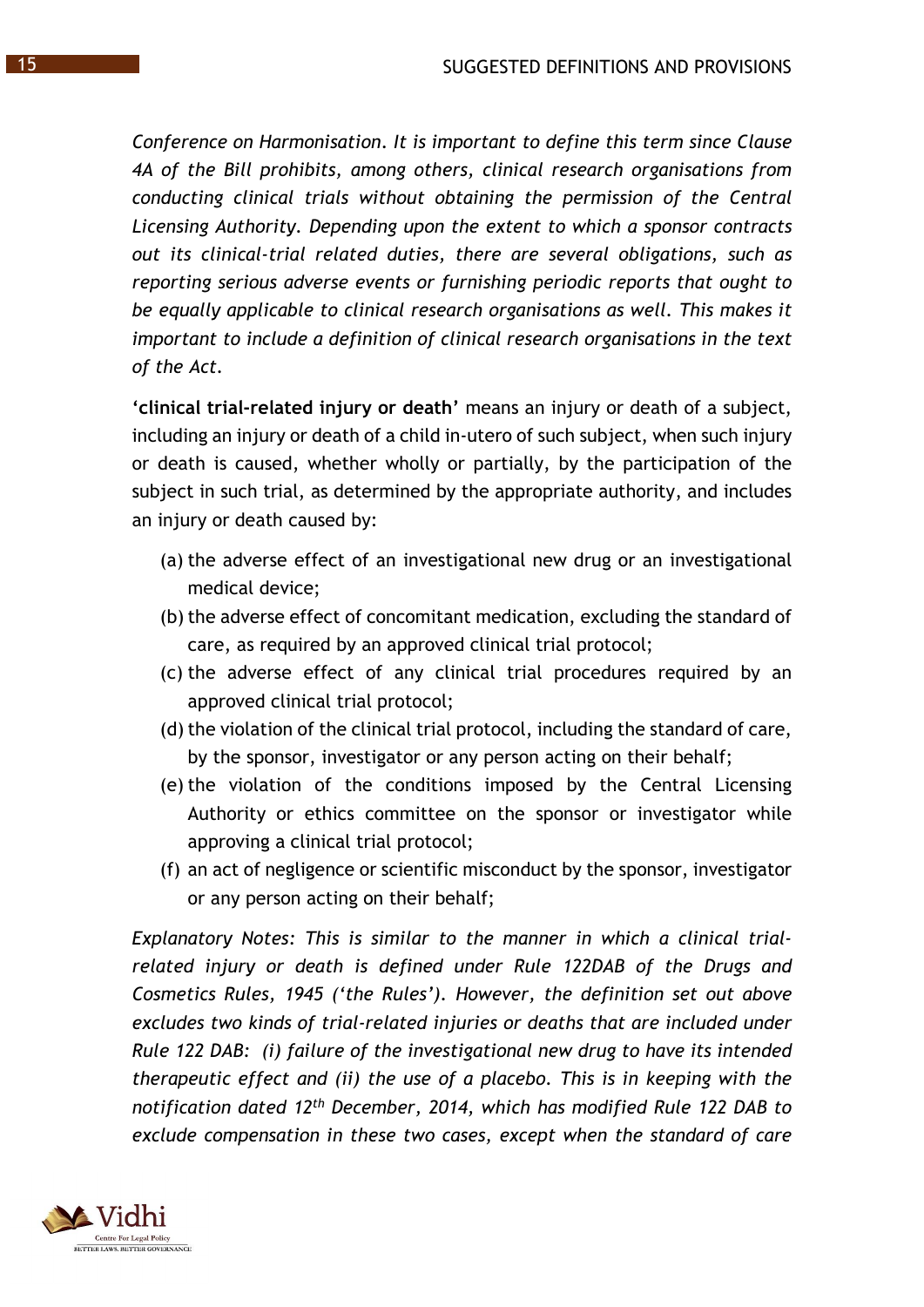*was not provided. Since the definition suggested above recognises failure to provide the standard of care as capable of causing a trial-related injury or death, it is in keeping with the most recent statement of the law on the issue, as well as in consonance with the recommendations of the Professor Ranjit Roy Chaudhury Expert Committee.*

*The definition also specifies that a clinical trial-related injury or death will be considered such only when the determination of the cause has been made by the appropriate authority. (Specifying this authority is an exercise that will have to be undertaken when the Rules and Schedule Y are simultaneously reviewed).* 

**'compensation'** means the amount payable by the sponsor to a subject or his or her legal heir, as the case may be, when such subject suffers from a clinical trial-related injury or death, but does not include the expenses borne by the sponsor while providing medical management to such subject;

*Explanatory Notes: This definition clearly imposes the obligation of paying compensation on the sponsor. It also clarifies the distinction between the medical expenses that are incurred by the sponsor while providing treatment to a subject who has suffered a clinical trial related injury, and the compensation that such subject or his legal heir is entitled to in case of a clinical trial-related injury or death. Moreover, it also specifies that compensation is not to be paid for all adverse events, only those that result in a clinical trial related injury.* 

**'good clinical practices'** mean the Good Clinical Practices for Clinical Research in India as framed by the Expert Committee set up by the Central Drugs Standard Control Organisation;

*Explanatory Notes: Schedule Y makes reference to the responsibilities of the sponsor and the investigator to adhere to the Good Clinical Practices; it is therefore useful to define them and preferably include them in a Schedule or Annex to the Rules. However, before defining this term to mean the Indian version of the Practices as framed by the CDSCO, a review should be undertaken to ensure that these practices are not inconsistent with existing provisions in the Rules and Schedule Y.* 

**'informed consent'** means the free and voluntary consent given by a subject or his or her legal representative, as the case may be, to participate in a clinical

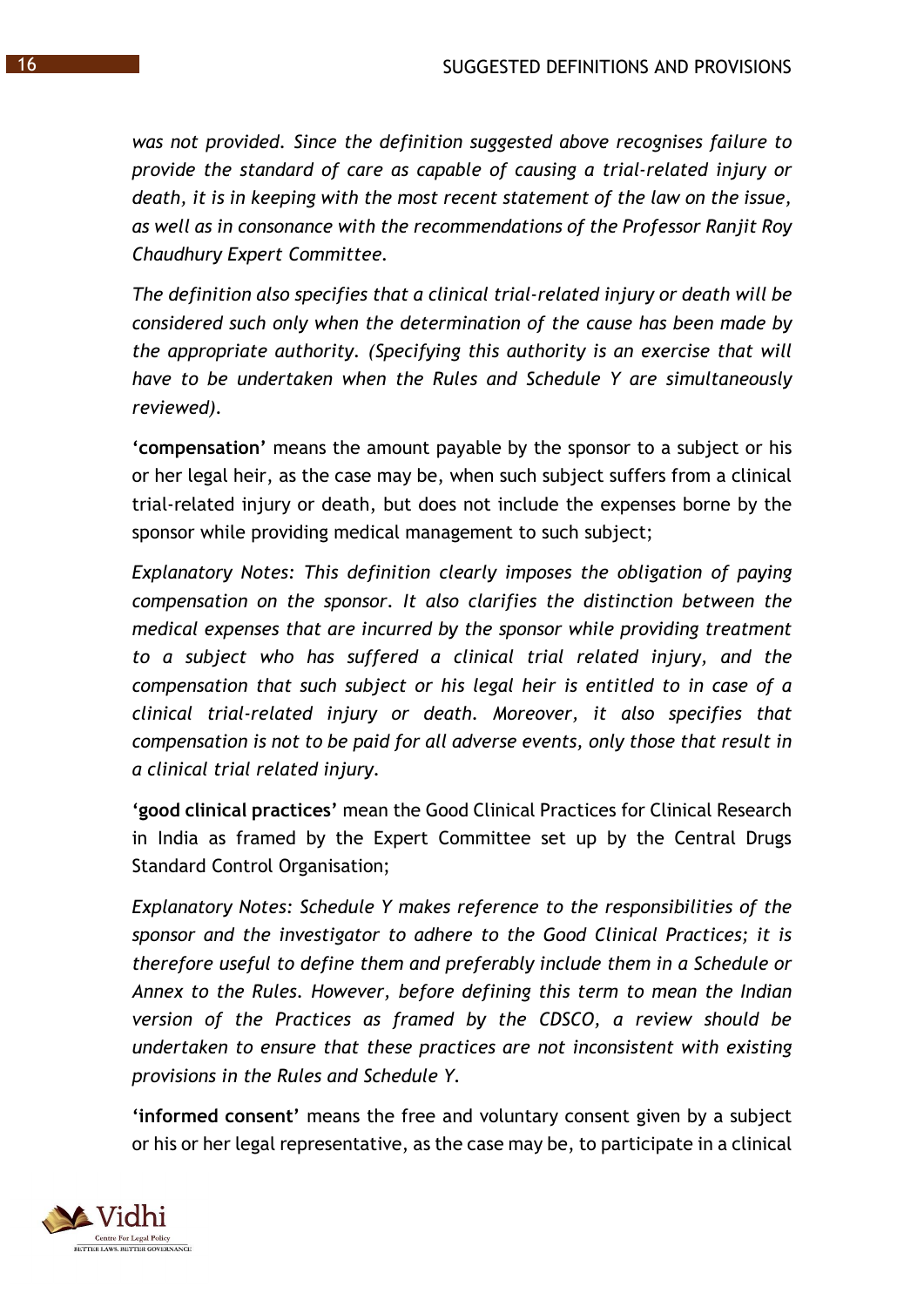trial after having been made to understand the clinical trial protocol and the risks and benefits of such participation in such manner as may be prescribed;

*Explanatory Notes: The existing Rules do not contain any definition of informed consent. One of the most important obligations of the investigator is to ensure that informed consent is obtained from a subject before he or she is enrolled in a clinical trial. One of the previous recommendations in these submissions suggested that obtaining informed consent be made a statutory obligation. This would require that the term 'informed consent' also be appropriately defined.* 

**'legal representative'** means the person lawfully capable of giving consent to participate in a clinical trial on behalf of a subject who is incapable of giving such consent because he or she has not attained the age of eighteen or is mentally incapacitated;

**'medical management'** means the provision of medical care at the expense of the sponsor to a subject for any adverse event or serious adverse event till as long as may be required or until such time as it is proved that the adverse event or serious adverse event was not caused by the participation of such subject in the trial, whichever is earlier;

*Explanatory Notes: This is in keeping with the 12th December Notification mentioned above which seeks to limit the liability of the sponsor to provide medical management and compensation only to those injuries that are caused by participation in the clinical trial.* 

**'serious adverse event'** means an untoward medical occurrence during clinical trials that is associated with death, in-patient hospitalisation (in case the study was being conducted on out-patients), prolongation of hospitalisation (in case the study was being conducted on in-patients), persistent or significant disability or incapacity, a congenital anomaly or birth defect or is otherwise life-threatening

*Explanatory Notes: This is the same as the definition in Schedule Y to the Rules and is modelled on the definition of 'serious adverse event' in the United Kingdom Medicines for Human Use (Clinical Trials) Regulations 2004.* 

**'subject'** means a person participating in any phase of a clinical trial, irrespective of his/her age or mental capacity.

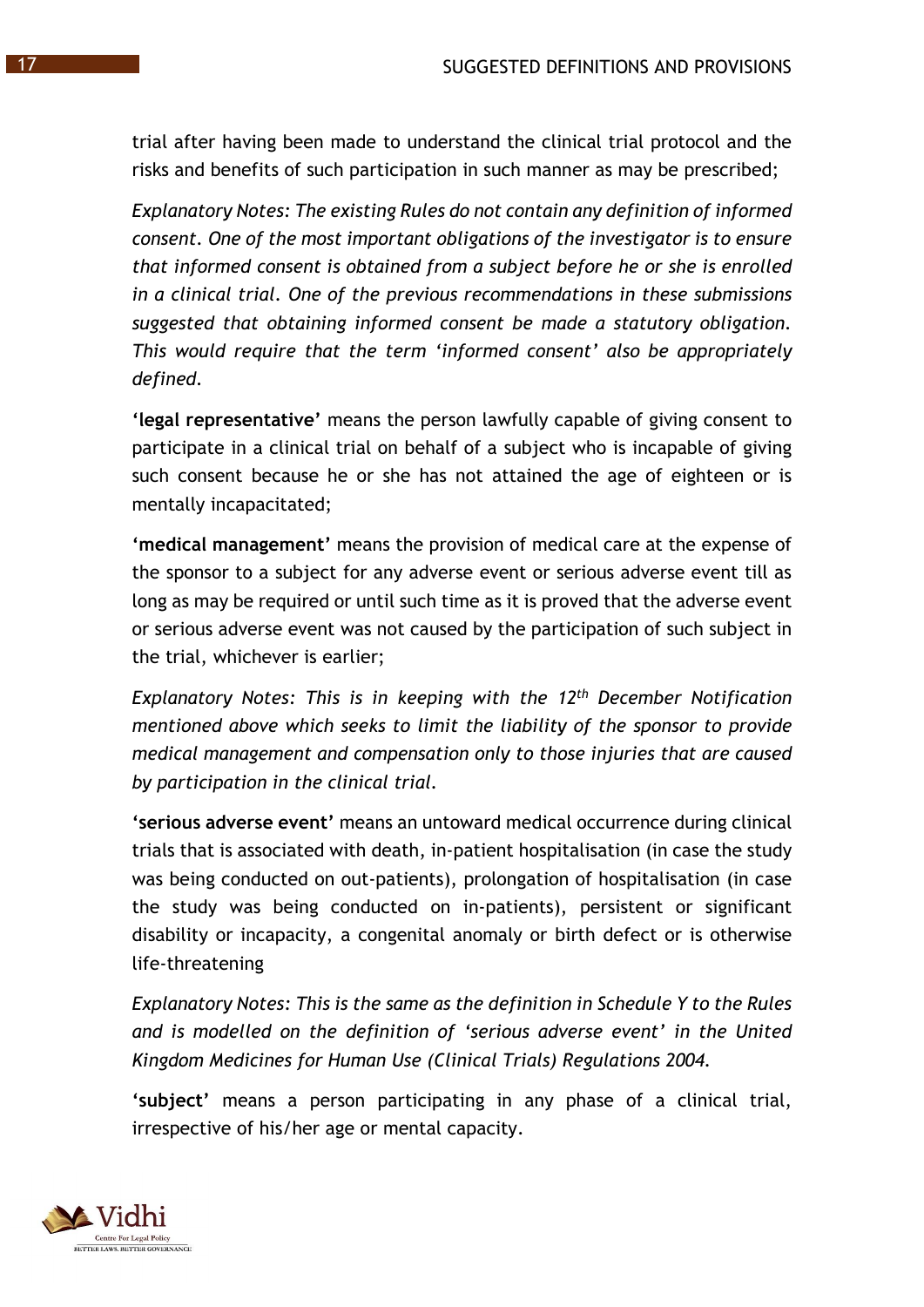#### B. Other Provisions

In addition to creating a more comprehensive definitions section in the Bill, the following specific changes are recommended:

1. Clause 4G

Clause 4G of the Bill empowers the Central Licensing Authority to suspend or cancel the registration of an Ethics Committee that is found to be incapable of discharging its functions and responsibilities under the Act. When such suspension or cancellation occurs, every member of the Ethics Committee is disqualified from being a member any other such Committee for the next two years.

It is submitted that this disqualification is unduly harsh. An Ethics Committee may be found to be incapable of discharging its functions and responsibilities merely because it does not have the adequate supporting infrastructure, without impeaching the integrity of its members. In the absence of any personal oversight, negligence, incompetence, or demonstration of bad faith by the members, they ought not to be *automatically* disqualified from serving on other committees when the registration of their own committee has been suspended or cancelled. Discretion to this effect ought to be vested in the Central Licensing Authority. In this regard, more weight should also be given to the recommendation of the Professor Ranjit Roy Chaudhury Committee which suggested the accreditation of Ethics Committees.

#### 2. Clause 4R

This clause prescribes a penalty of not less than fifty thousand rupees for whoever conducts clinical trials in contravention of the provisions of the Chapter, exclusive of Sections 4A -4-I. However, the only provision that is left in the Chapter is the obligation on sponsors, clinical research organisations and investigators under Clause 4J to maintain such data, record, registers and other documents as may be prescribed and to be furnish such information as may be required by the Central Licensing Authority. Rather than describe Clause 4R as

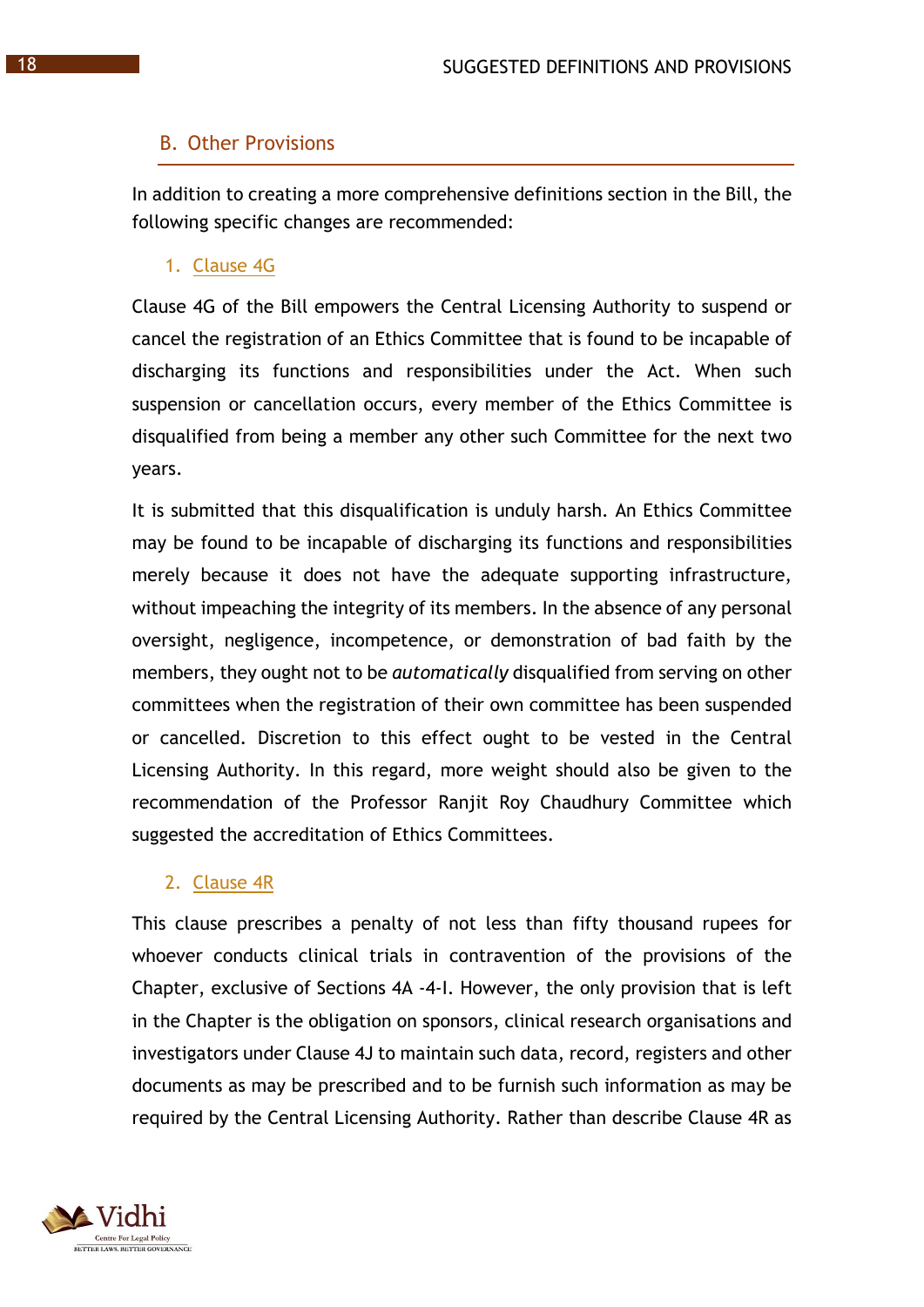'Penalty for contravention of any provision of this chapter', it should instead be described as 'Penalty for failure to maintain data and furnish information'.

#### 3. Disqualification of Investigators and Sponsors

The Bill is very rigorous about prescribing penalties for different kinds of offences that may be committed by sponsors, investigators and clinical research organisations. However, monetary penalties may not necessarily be the most effective deterrent; in addition to imposing fines and imprisonment, the Bill should also disqualify those investigators and sponsors who have been convicted of offences from conducting clinical trials at least for a limited period of years. The Bill introduces disqualification of members of Ethics Committees, as mentioned above, but a more pressing need for disqualification/blacklisting exists in the case of investigators and sponsors.

#### 4. Cognisance of Offences

Clause 4T of the Bill states that no prosecution shall be instituted except on a complaint made by a duly authorised Drugs Control Officer or Gazetted Officer, an aggrieved person or a recognised consumer association. An important entity to include this list is an Ethics Committee or an individual member of such Ethics Committees. These committees are responsible for periodically reviewing the conduct of clinical trials and visiting the trial sites; therefore, they are in the best possible position to observe violations of the clinical trial protocol or any other condition imposed on the conduct of the trial. Clause 4T should therefore be modified to allow complaints to be made by members of Ethics Committees in respect of offences under the Bill.